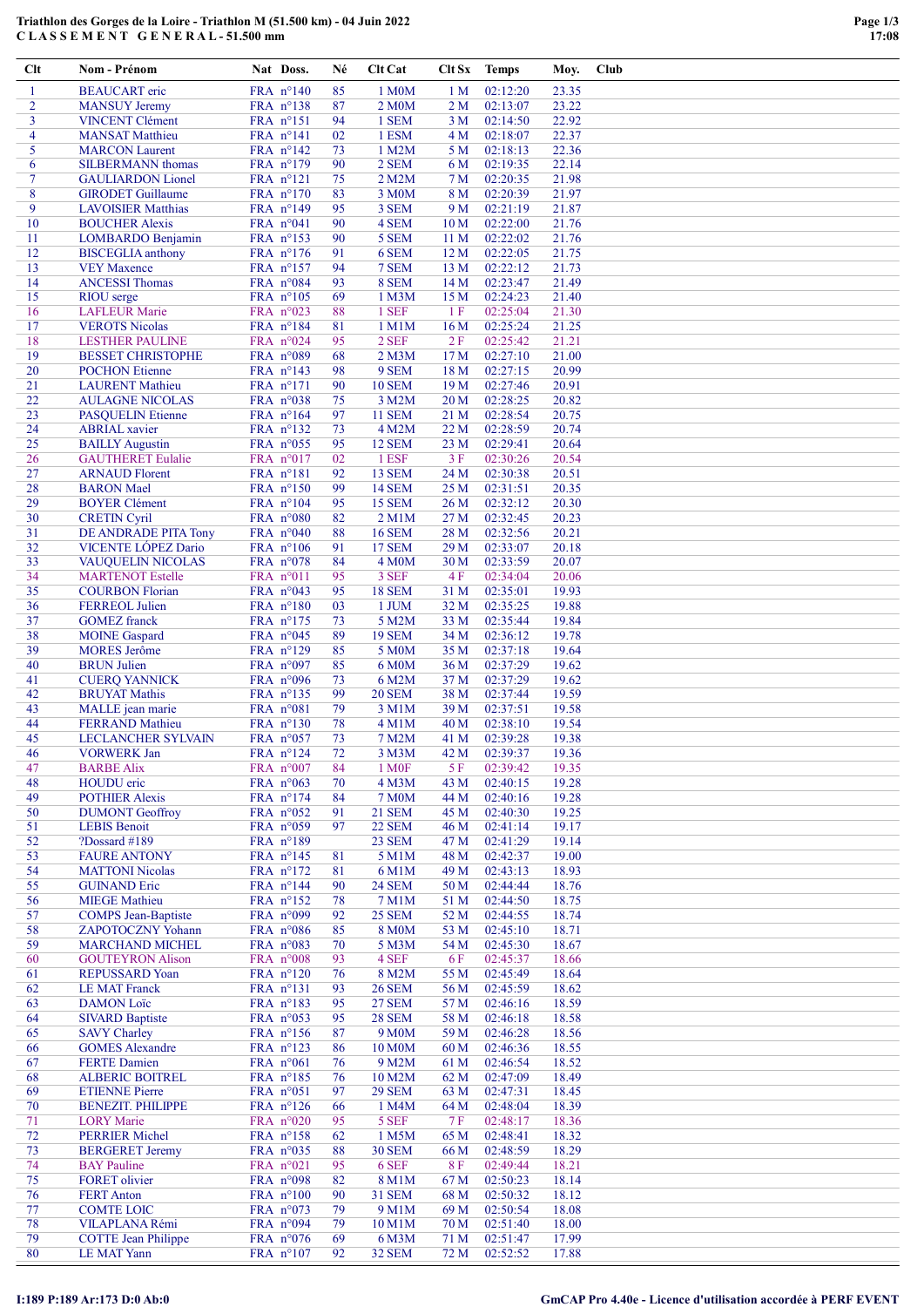## Triathlon des Gorges de la Loire - Triathlon M (51.500 km) - 04 Juin 2022 C L A S S E M E N T G E N E R A L - 51.500 mm

| <b>MÉTAIS</b> Maxime<br>81<br>FRA n°077<br>92<br>33 SEM<br>73 M<br>02:52:54<br>17.87<br>9F<br>02:52:55<br>82<br><b>GIRAUD Mathilde</b><br>FRA n°027<br>85<br>2 M <sub>OF</sub><br>17.87<br>83<br><b>TERRADE</b> Louis-Pierre<br>FRA n°058<br><b>34 SEM</b><br>74 M<br>02:52:56<br>17.87<br>93<br>02:53:20<br>84<br><b>D'ALIGNY Alexandre</b><br>FRA $n°068$<br>94<br><b>35 SEM</b><br>75 M<br>17.83<br>02:53:22<br>85<br>FRA $n^{\circ}102$<br>11 M0M<br>76 M<br>17.82<br><b>JAQUIN</b> Mathieu<br>83<br>86<br><b>BREUIL Sébastien</b><br>FRA n°070<br>11 M2M<br>77 M<br>02:54:35<br>17.70<br>76<br>87<br>78 M<br>02:54:42<br>17.69<br><b>LEONARD Alexander</b><br>FRA nº125<br>94<br><b>36 SEM</b><br>88<br>FRA n°075<br>79 M<br>02:55:12<br>17.64<br><b>VERINGMEIER WERNER</b><br>68<br>7 M3M<br>89<br>FRA $n°071$<br>8 M3M<br>80 M<br>02:55:33<br>17.60<br><b>JACQUEMOND Antoine</b><br>72<br>90<br><b>CLEMENT Camille</b><br>FRA $n°092$<br>12 M0M<br>81 M<br>02:55:43<br>17.59<br>84<br>91<br>02:55:48<br><b>CARTHE DOMINIQUE</b><br>FRA $n°048$<br>9 M3M<br>82 M<br>17.58<br>69<br>92<br>02:55:53<br><b>TONON Alberto</b><br>FRA n°137<br><b>37 SEM</b><br>83 M<br>17.57<br>88<br>93<br><b>LOQUÈS Pierre</b><br>FRA n°168<br>80<br>11 M1M<br>84 M<br>02:55:59<br>17.56<br>94<br><b>RISSOAN ALAIN</b><br>FRA n°074<br>67<br>85 M<br>02:58:17<br>17.33<br>2 M4M<br>95<br><b>ARNOULT FLORENCE</b><br>FRA $n°004$<br>02:58:32<br>17.31<br>65<br>1 M4F<br>10F<br>96<br><b>JURKOVIC Jakub</b><br>FRA n°146<br>94<br><b>38 SEM</b><br>86 M<br>02:59:02<br>17.26<br>02:59:07<br>17.25<br>97<br><b>SENDEL SOFIANE</b><br>FRA n°167<br>90<br><b>39 SEM</b><br>87 M<br>98<br>FRA $n°026$<br>99<br>7 SEF<br>11F<br>03:00:19<br>17.14<br><b>BIGOT</b> Laurine<br>99<br><b>FRAISSENON Andre</b><br>FRA n°067<br>60<br>2 M5M<br>88 M<br>03:00:38<br>17.11<br>100<br>03:00:38<br>17.11<br><b>PETIOT SABINE</b><br>FRA n°010<br>80<br>$1 \text{ M1F}$<br>12F<br><b>CHAIZE BENOIT</b><br>FRA n°118<br>86<br>13 M0M<br>89 M<br>03:00:40<br>17.10<br>101<br>102<br>FRA nº155<br>12 M1M<br>90 M<br>03:00:42<br>17.10<br><b>MENDEZ Sylvain</b><br>78<br>103<br>3 M4M<br>91 M<br>03:00:47<br>17.09<br><b>GRAYEL</b> jerome<br>FRA $n^{\circ}162$<br>66<br>104<br>92 M<br><b>DOURS</b> Claude<br>FRA n°159<br>3 M5M<br>03:00:54<br>17.08<br>61<br>105<br>PERARD pierre<br>FRA n°101<br>75<br>12 M2M<br>93 M<br>03:01:24<br>17.04<br>106<br><b>FRANCOIS Felicien</b><br>FRA n°091<br>87<br>94 M<br>03:01:38<br>17.01<br>14 M <sub>0</sub> M<br>107<br>91<br>40 SEM<br>95 M<br>17.01<br><b>LEMARQUAND Yann</b><br>FRA $n^{\circ}087$<br>03:01:41<br>108<br><b>NAVARRO</b> Jordan<br>FRA n°103<br>82<br>13 M1M<br>96 M<br>03:01:45<br>17.00<br>109<br><b>BOULLOUD Patrice</b><br>FRA n°182<br>13 M2M<br>97 M<br>03:03:20<br>16.86<br>77<br>110<br>FRA $n°072$<br>41 SEM<br>98 M<br>03:03:33<br>16.84<br>PETITPIERRE EDOUARD<br>97<br>99 M<br>111<br><b>CHENEVIER FRANCK</b><br>FRA n°090<br>74<br>14 M2M<br>03:04:18<br>16.77<br>112<br>FRA nº134<br>95<br>42 SEM<br>03:04:51<br>16.72<br><b>BRUNEL Robin</b><br>100 <sub>M</sub><br>113<br>FRA n°014<br>74<br>1 M <sub>2</sub> F<br>03:04:57<br><b>KHADRAOUI Katy</b><br>13F<br>16.71<br>114<br>FRA n°113<br>03:05:19<br>16.67<br>LANA paul<br>80<br>14 M1M<br>101 <sub>M</sub><br>115<br><b>LAVAL Yves</b><br>FRA n°188<br>50<br>1 M7M<br>102 M<br>03:05:36<br>16.65<br>116<br><b>GOUTHERAUD Jeremie</b><br>FRA $n^{\circ}065$<br>15 M0M<br>103 M<br>03:07:07<br>16.51<br>86<br>117<br>FRA nº128<br>16 M0M<br>104 M<br>03:07:16<br>16.50<br><b>QUESTIER NICOLAS</b><br>85<br>118<br>FRA n°018<br>67<br>2 M4F<br>14F<br>03:07:32<br>16.48<br><b>VOLLERIN</b> pascale<br>119<br>FRA n°056<br>79<br>105 M<br>03:07:52<br>16.45<br><b>NOYON CYRIL</b><br>15 M1M<br>120<br><b>PELLICER</b> Pierre<br>FRA $n^{\circ}178$<br>106 M<br>03:08:32<br>16.39<br>78<br>16 M1M<br>121<br><b>MACHADO Thales</b><br>FRA n°110<br>92<br>43 SEM<br>107 M<br>03:09:43<br>16.29<br>122<br><b>DUPIN Alban</b><br>FRA n°108<br>76<br>15 M2M<br>108 M<br>03:11:39<br>16.12<br>123<br>PHILIPPE pierre eric<br>FRA n°161<br>16 M2M<br>109 M<br>03:11:56<br>16.10<br>75<br>124<br><b>ALLAMAND</b> Léon<br>FRA n°030<br>92<br>44 SEM<br>110 M<br>03:13:07<br>16.00<br>125<br><b>COTTE Thierry</b><br>FRA n°093<br>67<br>03:13:10<br>16.00<br>4 M4M<br>111M<br>88<br>15.98<br>126<br><b>BOUCHET Benjamin</b><br>FRA n°062<br>45 SEM<br>112M<br>03:13:26<br>127<br><b>DORAT MAXIME</b><br>FRA nº133<br><b>46 SEM</b><br>113 M<br>03:13:43<br>15.95<br>89<br>128<br><b>PIN HERVE</b><br>FRA nº139<br>10 M3M<br>114 M<br>03:14:08<br>15.92<br>71<br>129<br><b>PEYRET Maxime</b><br>FRA $n^{\circ}112$<br>47 SEM<br>115 M<br>03:14:16<br>15.91<br>95<br>130<br>FRA n°044<br>17 M2M<br>116 M<br>03:14:52<br>15.86<br><b>MATHIAS BEJON</b><br>77<br>15.84<br>131<br><b>CAZAL</b> Chloe<br>FRA n°013<br>94<br>8 SEF<br>15F<br>03:15:08<br>132<br><b>GAGNIERE Eva</b><br>FRA n°005<br>02<br>2 ESF<br>16F<br>03:15:14<br>15.83<br>133<br><b>TAVERNIER Grégoire</b><br>FRA n°187<br>48 SEM<br>03:15:20<br>15.82<br>98<br>117 <sub>M</sub><br>134<br><b>POINSOT Pierre</b><br>FRA $n°029$<br>49 SEM<br>118 M<br>03:15:59<br>15.77<br>93<br>135<br><b>CHARPIN Augustin</b><br>FRA $n^{\circ}173$<br><b>50 SEM</b><br>119 <sub>M</sub><br>03:18:02<br>15.60<br>95<br>136<br><b>MORELL</b> arnaud<br>FRA n°033<br>17 M0M<br>120 M<br>03:18:48<br>15.54<br>84<br>137<br><b>BERTRAND Jules</b><br>FRA n°032<br>03:19:12<br>15.51<br>98<br><b>51 SEM</b><br>121 <sub>M</sub><br>138<br>9 SEF<br>03:19:21<br><b>MOREL Solenne</b><br>FRA $n^{\circ}003$<br>96<br>17 F<br>15.50<br>139<br><b>BECK Normann</b><br>FRA $n°034$<br><b>52 SEM</b><br>122 M<br>03:21:06<br>15.37<br>90<br>140<br><b>MIORIN</b> David<br>FRA $n^{\circ}163$<br><b>53 SEM</b><br>123 M<br>03:21:06<br>15.37<br>91<br><b>EL KHOURY Pascal</b><br>FRA n°117<br><b>54 SEM</b><br>124 M<br>03:21:13<br>15.36<br>141<br>92<br>125 M<br>03:21:36<br>142<br><b>PEYRET Jeremy</b><br>FRA n°114<br><b>55 SEM</b><br>15.33<br>90<br>143<br><b>DELORME Philippe</b><br>FRA n°050<br>126 M<br>03:22:00<br>15.30<br>65<br>5 M4M<br>144<br>FRA $n°085$<br>03:22:08<br><b>DEVAUX</b> Julian<br>84<br>18 M <sub>0</sub> M<br>127 <sub>M</sub><br>15.29<br>145<br><b>BERAUDSUDREAU Claude</b><br>FRA nº136<br>18 M2M<br>03:22:43<br>15.24<br>128 M<br>74<br>03:22:54<br>146<br><b>GONZALEZ</b> lucia<br>FRA $n°016$<br><b>10 SEF</b><br>18F<br>15.23<br>94<br>147<br><b>MENGOUA Calixte</b><br>FRA $n^{\circ}122$<br>19 M <sub>0</sub> M<br>129 M<br>03:22:56<br>15.23<br>84<br>148<br><b>BADEL Guillaume</b><br>FRA n°046<br>17 M1M<br>130 M<br>03:22:59<br>15.22<br>79<br>149<br><b>BEAUMEL Bruno</b><br>FRA $n°028$<br>82<br>03:24:12<br>15.13<br>18 M1M<br>131 M<br>03:26:00<br>15.00<br>150<br><b>KIRBY</b> Estelle<br>FRA $n^{\circ}012$<br>78<br>$2 \,\mathrm{M1F}$<br>19F<br><b>ROMAIN Marine</b><br>FRA n°009<br><b>11 SEF</b><br>20F<br>03:26:27<br>14.97<br>151<br>94<br>152<br><b>FAYEAUX</b> noel<br>1 M6M<br>132 M<br>03:26:52<br>14.94<br>FRA $n^{\circ}082$<br>54<br>153<br><b>CALLENS</b> arthur<br>FRA $n^{\circ}127$<br><b>56 SEM</b><br>133 M<br>03:27:40<br>14.88<br>94<br>154<br><b>LÉONARD</b> Emmanuel<br>FRA nº154<br>4 M5M<br>134 M<br>03:28:04<br>14.85<br>62<br>155<br>FRA n°109<br>11 M3M<br>135 M<br>03:30:22<br>14.69<br><b>MARCONNET Alain</b><br>69<br>156<br><b>GURVIEZ Axel</b><br>FRA $n°037$<br><b>57 SEM</b><br>136 M<br>03:31:25<br>14.62<br>89<br><b>MEUTHEN Johannes</b><br>FRA $n^{\circ}115$<br><b>58 SEM</b><br>03:32:53<br>14.52<br>157<br>93<br>137 <sub>M</sub><br>158<br><b>59 SEM</b><br>138 M<br>03:33:41<br><b>BAGORY</b> Damien<br>FRA $n^{\circ}036$<br>88<br>14.46<br>159<br><b>ANTOINE RAPHAEL</b><br>FRA $n^{\circ}116$<br>12 M3M<br>139 M<br>03:33:47<br>14.45<br>68<br>FRA n°166 | Clt | Nom - Prénom                 | Nat Doss. | Né | Clt Cat | Clt Sx | <b>Temps</b> | Moy.  | Club |
|----------------------------------------------------------------------------------------------------------------------------------------------------------------------------------------------------------------------------------------------------------------------------------------------------------------------------------------------------------------------------------------------------------------------------------------------------------------------------------------------------------------------------------------------------------------------------------------------------------------------------------------------------------------------------------------------------------------------------------------------------------------------------------------------------------------------------------------------------------------------------------------------------------------------------------------------------------------------------------------------------------------------------------------------------------------------------------------------------------------------------------------------------------------------------------------------------------------------------------------------------------------------------------------------------------------------------------------------------------------------------------------------------------------------------------------------------------------------------------------------------------------------------------------------------------------------------------------------------------------------------------------------------------------------------------------------------------------------------------------------------------------------------------------------------------------------------------------------------------------------------------------------------------------------------------------------------------------------------------------------------------------------------------------------------------------------------------------------------------------------------------------------------------------------------------------------------------------------------------------------------------------------------------------------------------------------------------------------------------------------------------------------------------------------------------------------------------------------------------------------------------------------------------------------------------------------------------------------------------------------------------------------------------------------------------------------------------------------------------------------------------------------------------------------------------------------------------------------------------------------------------------------------------------------------------------------------------------------------------------------------------------------------------------------------------------------------------------------------------------------------------------------------------------------------------------------------------------------------------------------------------------------------------------------------------------------------------------------------------------------------------------------------------------------------------------------------------------------------------------------------------------------------------------------------------------------------------------------------------------------------------------------------------------------------------------------------------------------------------------------------------------------------------------------------------------------------------------------------------------------------------------------------------------------------------------------------------------------------------------------------------------------------------------------------------------------------------------------------------------------------------------------------------------------------------------------------------------------------------------------------------------------------------------------------------------------------------------------------------------------------------------------------------------------------------------------------------------------------------------------------------------------------------------------------------------------------------------------------------------------------------------------------------------------------------------------------------------------------------------------------------------------------------------------------------------------------------------------------------------------------------------------------------------------------------------------------------------------------------------------------------------------------------------------------------------------------------------------------------------------------------------------------------------------------------------------------------------------------------------------------------------------------------------------------------------------------------------------------------------------------------------------------------------------------------------------------------------------------------------------------------------------------------------------------------------------------------------------------------------------------------------------------------------------------------------------------------------------------------------------------------------------------------------------------------------------------------------------------------------------------------------------------------------------------------------------------------------------------------------------------------------------------------------------------------------------------------------------------------------------------------------------------------------------------------------------------------------------------------------------------------------------------------------------------------------------------------------------------------------------------------------------------------------------------------------------------------------------------------------------------------------------------------------------------------------------------------------------------------------------------------------------------------------------------------------------------------------------------------------------------------------------------------------------------------------------------------------------------------------------------------------------------------------------------------------------------------------------------------------------------------------------------------------------------------------------------------------------------------------------------------------------------------------------------------------------------------------------------------------------------------------------------------------------------------------------------------------------------------------------------------------------------------------------------------------------------------------------------------------------------------------------------------------------------------------------------------------------------------------------------------------------------------------------------------------------------------------------------------------------------------------------------------------------------------------------------------------------------------------------------------|-----|------------------------------|-----------|----|---------|--------|--------------|-------|------|
|                                                                                                                                                                                                                                                                                                                                                                                                                                                                                                                                                                                                                                                                                                                                                                                                                                                                                                                                                                                                                                                                                                                                                                                                                                                                                                                                                                                                                                                                                                                                                                                                                                                                                                                                                                                                                                                                                                                                                                                                                                                                                                                                                                                                                                                                                                                                                                                                                                                                                                                                                                                                                                                                                                                                                                                                                                                                                                                                                                                                                                                                                                                                                                                                                                                                                                                                                                                                                                                                                                                                                                                                                                                                                                                                                                                                                                                                                                                                                                                                                                                                                                                                                                                                                                                                                                                                                                                                                                                                                                                                                                                                                                                                                                                                                                                                                                                                                                                                                                                                                                                                                                                                                                                                                                                                                                                                                                                                                                                                                                                                                                                                                                                                                                                                                                                                                                                                                                                                                                                                                                                                                                                                                                                                                                                                                                                                                                                                                                                                                                                                                                                                                                                                                                                                                                                                                                                                                                                                                                                                                                                                                                                                                                                                                                                                                                                                                                                                                                                                                                                                                                                                                                                                                                                                                                                                                                                                                  |     |                              |           |    |         |        |              |       |      |
|                                                                                                                                                                                                                                                                                                                                                                                                                                                                                                                                                                                                                                                                                                                                                                                                                                                                                                                                                                                                                                                                                                                                                                                                                                                                                                                                                                                                                                                                                                                                                                                                                                                                                                                                                                                                                                                                                                                                                                                                                                                                                                                                                                                                                                                                                                                                                                                                                                                                                                                                                                                                                                                                                                                                                                                                                                                                                                                                                                                                                                                                                                                                                                                                                                                                                                                                                                                                                                                                                                                                                                                                                                                                                                                                                                                                                                                                                                                                                                                                                                                                                                                                                                                                                                                                                                                                                                                                                                                                                                                                                                                                                                                                                                                                                                                                                                                                                                                                                                                                                                                                                                                                                                                                                                                                                                                                                                                                                                                                                                                                                                                                                                                                                                                                                                                                                                                                                                                                                                                                                                                                                                                                                                                                                                                                                                                                                                                                                                                                                                                                                                                                                                                                                                                                                                                                                                                                                                                                                                                                                                                                                                                                                                                                                                                                                                                                                                                                                                                                                                                                                                                                                                                                                                                                                                                                                                                                                  |     |                              |           |    |         |        |              |       |      |
|                                                                                                                                                                                                                                                                                                                                                                                                                                                                                                                                                                                                                                                                                                                                                                                                                                                                                                                                                                                                                                                                                                                                                                                                                                                                                                                                                                                                                                                                                                                                                                                                                                                                                                                                                                                                                                                                                                                                                                                                                                                                                                                                                                                                                                                                                                                                                                                                                                                                                                                                                                                                                                                                                                                                                                                                                                                                                                                                                                                                                                                                                                                                                                                                                                                                                                                                                                                                                                                                                                                                                                                                                                                                                                                                                                                                                                                                                                                                                                                                                                                                                                                                                                                                                                                                                                                                                                                                                                                                                                                                                                                                                                                                                                                                                                                                                                                                                                                                                                                                                                                                                                                                                                                                                                                                                                                                                                                                                                                                                                                                                                                                                                                                                                                                                                                                                                                                                                                                                                                                                                                                                                                                                                                                                                                                                                                                                                                                                                                                                                                                                                                                                                                                                                                                                                                                                                                                                                                                                                                                                                                                                                                                                                                                                                                                                                                                                                                                                                                                                                                                                                                                                                                                                                                                                                                                                                                                                  |     |                              |           |    |         |        |              |       |      |
|                                                                                                                                                                                                                                                                                                                                                                                                                                                                                                                                                                                                                                                                                                                                                                                                                                                                                                                                                                                                                                                                                                                                                                                                                                                                                                                                                                                                                                                                                                                                                                                                                                                                                                                                                                                                                                                                                                                                                                                                                                                                                                                                                                                                                                                                                                                                                                                                                                                                                                                                                                                                                                                                                                                                                                                                                                                                                                                                                                                                                                                                                                                                                                                                                                                                                                                                                                                                                                                                                                                                                                                                                                                                                                                                                                                                                                                                                                                                                                                                                                                                                                                                                                                                                                                                                                                                                                                                                                                                                                                                                                                                                                                                                                                                                                                                                                                                                                                                                                                                                                                                                                                                                                                                                                                                                                                                                                                                                                                                                                                                                                                                                                                                                                                                                                                                                                                                                                                                                                                                                                                                                                                                                                                                                                                                                                                                                                                                                                                                                                                                                                                                                                                                                                                                                                                                                                                                                                                                                                                                                                                                                                                                                                                                                                                                                                                                                                                                                                                                                                                                                                                                                                                                                                                                                                                                                                                                                  |     |                              |           |    |         |        |              |       |      |
|                                                                                                                                                                                                                                                                                                                                                                                                                                                                                                                                                                                                                                                                                                                                                                                                                                                                                                                                                                                                                                                                                                                                                                                                                                                                                                                                                                                                                                                                                                                                                                                                                                                                                                                                                                                                                                                                                                                                                                                                                                                                                                                                                                                                                                                                                                                                                                                                                                                                                                                                                                                                                                                                                                                                                                                                                                                                                                                                                                                                                                                                                                                                                                                                                                                                                                                                                                                                                                                                                                                                                                                                                                                                                                                                                                                                                                                                                                                                                                                                                                                                                                                                                                                                                                                                                                                                                                                                                                                                                                                                                                                                                                                                                                                                                                                                                                                                                                                                                                                                                                                                                                                                                                                                                                                                                                                                                                                                                                                                                                                                                                                                                                                                                                                                                                                                                                                                                                                                                                                                                                                                                                                                                                                                                                                                                                                                                                                                                                                                                                                                                                                                                                                                                                                                                                                                                                                                                                                                                                                                                                                                                                                                                                                                                                                                                                                                                                                                                                                                                                                                                                                                                                                                                                                                                                                                                                                                                  |     |                              |           |    |         |        |              |       |      |
|                                                                                                                                                                                                                                                                                                                                                                                                                                                                                                                                                                                                                                                                                                                                                                                                                                                                                                                                                                                                                                                                                                                                                                                                                                                                                                                                                                                                                                                                                                                                                                                                                                                                                                                                                                                                                                                                                                                                                                                                                                                                                                                                                                                                                                                                                                                                                                                                                                                                                                                                                                                                                                                                                                                                                                                                                                                                                                                                                                                                                                                                                                                                                                                                                                                                                                                                                                                                                                                                                                                                                                                                                                                                                                                                                                                                                                                                                                                                                                                                                                                                                                                                                                                                                                                                                                                                                                                                                                                                                                                                                                                                                                                                                                                                                                                                                                                                                                                                                                                                                                                                                                                                                                                                                                                                                                                                                                                                                                                                                                                                                                                                                                                                                                                                                                                                                                                                                                                                                                                                                                                                                                                                                                                                                                                                                                                                                                                                                                                                                                                                                                                                                                                                                                                                                                                                                                                                                                                                                                                                                                                                                                                                                                                                                                                                                                                                                                                                                                                                                                                                                                                                                                                                                                                                                                                                                                                                                  |     |                              |           |    |         |        |              |       |      |
|                                                                                                                                                                                                                                                                                                                                                                                                                                                                                                                                                                                                                                                                                                                                                                                                                                                                                                                                                                                                                                                                                                                                                                                                                                                                                                                                                                                                                                                                                                                                                                                                                                                                                                                                                                                                                                                                                                                                                                                                                                                                                                                                                                                                                                                                                                                                                                                                                                                                                                                                                                                                                                                                                                                                                                                                                                                                                                                                                                                                                                                                                                                                                                                                                                                                                                                                                                                                                                                                                                                                                                                                                                                                                                                                                                                                                                                                                                                                                                                                                                                                                                                                                                                                                                                                                                                                                                                                                                                                                                                                                                                                                                                                                                                                                                                                                                                                                                                                                                                                                                                                                                                                                                                                                                                                                                                                                                                                                                                                                                                                                                                                                                                                                                                                                                                                                                                                                                                                                                                                                                                                                                                                                                                                                                                                                                                                                                                                                                                                                                                                                                                                                                                                                                                                                                                                                                                                                                                                                                                                                                                                                                                                                                                                                                                                                                                                                                                                                                                                                                                                                                                                                                                                                                                                                                                                                                                                                  |     |                              |           |    |         |        |              |       |      |
|                                                                                                                                                                                                                                                                                                                                                                                                                                                                                                                                                                                                                                                                                                                                                                                                                                                                                                                                                                                                                                                                                                                                                                                                                                                                                                                                                                                                                                                                                                                                                                                                                                                                                                                                                                                                                                                                                                                                                                                                                                                                                                                                                                                                                                                                                                                                                                                                                                                                                                                                                                                                                                                                                                                                                                                                                                                                                                                                                                                                                                                                                                                                                                                                                                                                                                                                                                                                                                                                                                                                                                                                                                                                                                                                                                                                                                                                                                                                                                                                                                                                                                                                                                                                                                                                                                                                                                                                                                                                                                                                                                                                                                                                                                                                                                                                                                                                                                                                                                                                                                                                                                                                                                                                                                                                                                                                                                                                                                                                                                                                                                                                                                                                                                                                                                                                                                                                                                                                                                                                                                                                                                                                                                                                                                                                                                                                                                                                                                                                                                                                                                                                                                                                                                                                                                                                                                                                                                                                                                                                                                                                                                                                                                                                                                                                                                                                                                                                                                                                                                                                                                                                                                                                                                                                                                                                                                                                                  |     |                              |           |    |         |        |              |       |      |
|                                                                                                                                                                                                                                                                                                                                                                                                                                                                                                                                                                                                                                                                                                                                                                                                                                                                                                                                                                                                                                                                                                                                                                                                                                                                                                                                                                                                                                                                                                                                                                                                                                                                                                                                                                                                                                                                                                                                                                                                                                                                                                                                                                                                                                                                                                                                                                                                                                                                                                                                                                                                                                                                                                                                                                                                                                                                                                                                                                                                                                                                                                                                                                                                                                                                                                                                                                                                                                                                                                                                                                                                                                                                                                                                                                                                                                                                                                                                                                                                                                                                                                                                                                                                                                                                                                                                                                                                                                                                                                                                                                                                                                                                                                                                                                                                                                                                                                                                                                                                                                                                                                                                                                                                                                                                                                                                                                                                                                                                                                                                                                                                                                                                                                                                                                                                                                                                                                                                                                                                                                                                                                                                                                                                                                                                                                                                                                                                                                                                                                                                                                                                                                                                                                                                                                                                                                                                                                                                                                                                                                                                                                                                                                                                                                                                                                                                                                                                                                                                                                                                                                                                                                                                                                                                                                                                                                                                                  |     |                              |           |    |         |        |              |       |      |
|                                                                                                                                                                                                                                                                                                                                                                                                                                                                                                                                                                                                                                                                                                                                                                                                                                                                                                                                                                                                                                                                                                                                                                                                                                                                                                                                                                                                                                                                                                                                                                                                                                                                                                                                                                                                                                                                                                                                                                                                                                                                                                                                                                                                                                                                                                                                                                                                                                                                                                                                                                                                                                                                                                                                                                                                                                                                                                                                                                                                                                                                                                                                                                                                                                                                                                                                                                                                                                                                                                                                                                                                                                                                                                                                                                                                                                                                                                                                                                                                                                                                                                                                                                                                                                                                                                                                                                                                                                                                                                                                                                                                                                                                                                                                                                                                                                                                                                                                                                                                                                                                                                                                                                                                                                                                                                                                                                                                                                                                                                                                                                                                                                                                                                                                                                                                                                                                                                                                                                                                                                                                                                                                                                                                                                                                                                                                                                                                                                                                                                                                                                                                                                                                                                                                                                                                                                                                                                                                                                                                                                                                                                                                                                                                                                                                                                                                                                                                                                                                                                                                                                                                                                                                                                                                                                                                                                                                                  |     |                              |           |    |         |        |              |       |      |
|                                                                                                                                                                                                                                                                                                                                                                                                                                                                                                                                                                                                                                                                                                                                                                                                                                                                                                                                                                                                                                                                                                                                                                                                                                                                                                                                                                                                                                                                                                                                                                                                                                                                                                                                                                                                                                                                                                                                                                                                                                                                                                                                                                                                                                                                                                                                                                                                                                                                                                                                                                                                                                                                                                                                                                                                                                                                                                                                                                                                                                                                                                                                                                                                                                                                                                                                                                                                                                                                                                                                                                                                                                                                                                                                                                                                                                                                                                                                                                                                                                                                                                                                                                                                                                                                                                                                                                                                                                                                                                                                                                                                                                                                                                                                                                                                                                                                                                                                                                                                                                                                                                                                                                                                                                                                                                                                                                                                                                                                                                                                                                                                                                                                                                                                                                                                                                                                                                                                                                                                                                                                                                                                                                                                                                                                                                                                                                                                                                                                                                                                                                                                                                                                                                                                                                                                                                                                                                                                                                                                                                                                                                                                                                                                                                                                                                                                                                                                                                                                                                                                                                                                                                                                                                                                                                                                                                                                                  |     |                              |           |    |         |        |              |       |      |
|                                                                                                                                                                                                                                                                                                                                                                                                                                                                                                                                                                                                                                                                                                                                                                                                                                                                                                                                                                                                                                                                                                                                                                                                                                                                                                                                                                                                                                                                                                                                                                                                                                                                                                                                                                                                                                                                                                                                                                                                                                                                                                                                                                                                                                                                                                                                                                                                                                                                                                                                                                                                                                                                                                                                                                                                                                                                                                                                                                                                                                                                                                                                                                                                                                                                                                                                                                                                                                                                                                                                                                                                                                                                                                                                                                                                                                                                                                                                                                                                                                                                                                                                                                                                                                                                                                                                                                                                                                                                                                                                                                                                                                                                                                                                                                                                                                                                                                                                                                                                                                                                                                                                                                                                                                                                                                                                                                                                                                                                                                                                                                                                                                                                                                                                                                                                                                                                                                                                                                                                                                                                                                                                                                                                                                                                                                                                                                                                                                                                                                                                                                                                                                                                                                                                                                                                                                                                                                                                                                                                                                                                                                                                                                                                                                                                                                                                                                                                                                                                                                                                                                                                                                                                                                                                                                                                                                                                                  |     |                              |           |    |         |        |              |       |      |
|                                                                                                                                                                                                                                                                                                                                                                                                                                                                                                                                                                                                                                                                                                                                                                                                                                                                                                                                                                                                                                                                                                                                                                                                                                                                                                                                                                                                                                                                                                                                                                                                                                                                                                                                                                                                                                                                                                                                                                                                                                                                                                                                                                                                                                                                                                                                                                                                                                                                                                                                                                                                                                                                                                                                                                                                                                                                                                                                                                                                                                                                                                                                                                                                                                                                                                                                                                                                                                                                                                                                                                                                                                                                                                                                                                                                                                                                                                                                                                                                                                                                                                                                                                                                                                                                                                                                                                                                                                                                                                                                                                                                                                                                                                                                                                                                                                                                                                                                                                                                                                                                                                                                                                                                                                                                                                                                                                                                                                                                                                                                                                                                                                                                                                                                                                                                                                                                                                                                                                                                                                                                                                                                                                                                                                                                                                                                                                                                                                                                                                                                                                                                                                                                                                                                                                                                                                                                                                                                                                                                                                                                                                                                                                                                                                                                                                                                                                                                                                                                                                                                                                                                                                                                                                                                                                                                                                                                                  |     |                              |           |    |         |        |              |       |      |
|                                                                                                                                                                                                                                                                                                                                                                                                                                                                                                                                                                                                                                                                                                                                                                                                                                                                                                                                                                                                                                                                                                                                                                                                                                                                                                                                                                                                                                                                                                                                                                                                                                                                                                                                                                                                                                                                                                                                                                                                                                                                                                                                                                                                                                                                                                                                                                                                                                                                                                                                                                                                                                                                                                                                                                                                                                                                                                                                                                                                                                                                                                                                                                                                                                                                                                                                                                                                                                                                                                                                                                                                                                                                                                                                                                                                                                                                                                                                                                                                                                                                                                                                                                                                                                                                                                                                                                                                                                                                                                                                                                                                                                                                                                                                                                                                                                                                                                                                                                                                                                                                                                                                                                                                                                                                                                                                                                                                                                                                                                                                                                                                                                                                                                                                                                                                                                                                                                                                                                                                                                                                                                                                                                                                                                                                                                                                                                                                                                                                                                                                                                                                                                                                                                                                                                                                                                                                                                                                                                                                                                                                                                                                                                                                                                                                                                                                                                                                                                                                                                                                                                                                                                                                                                                                                                                                                                                                                  |     |                              |           |    |         |        |              |       |      |
|                                                                                                                                                                                                                                                                                                                                                                                                                                                                                                                                                                                                                                                                                                                                                                                                                                                                                                                                                                                                                                                                                                                                                                                                                                                                                                                                                                                                                                                                                                                                                                                                                                                                                                                                                                                                                                                                                                                                                                                                                                                                                                                                                                                                                                                                                                                                                                                                                                                                                                                                                                                                                                                                                                                                                                                                                                                                                                                                                                                                                                                                                                                                                                                                                                                                                                                                                                                                                                                                                                                                                                                                                                                                                                                                                                                                                                                                                                                                                                                                                                                                                                                                                                                                                                                                                                                                                                                                                                                                                                                                                                                                                                                                                                                                                                                                                                                                                                                                                                                                                                                                                                                                                                                                                                                                                                                                                                                                                                                                                                                                                                                                                                                                                                                                                                                                                                                                                                                                                                                                                                                                                                                                                                                                                                                                                                                                                                                                                                                                                                                                                                                                                                                                                                                                                                                                                                                                                                                                                                                                                                                                                                                                                                                                                                                                                                                                                                                                                                                                                                                                                                                                                                                                                                                                                                                                                                                                                  |     |                              |           |    |         |        |              |       |      |
|                                                                                                                                                                                                                                                                                                                                                                                                                                                                                                                                                                                                                                                                                                                                                                                                                                                                                                                                                                                                                                                                                                                                                                                                                                                                                                                                                                                                                                                                                                                                                                                                                                                                                                                                                                                                                                                                                                                                                                                                                                                                                                                                                                                                                                                                                                                                                                                                                                                                                                                                                                                                                                                                                                                                                                                                                                                                                                                                                                                                                                                                                                                                                                                                                                                                                                                                                                                                                                                                                                                                                                                                                                                                                                                                                                                                                                                                                                                                                                                                                                                                                                                                                                                                                                                                                                                                                                                                                                                                                                                                                                                                                                                                                                                                                                                                                                                                                                                                                                                                                                                                                                                                                                                                                                                                                                                                                                                                                                                                                                                                                                                                                                                                                                                                                                                                                                                                                                                                                                                                                                                                                                                                                                                                                                                                                                                                                                                                                                                                                                                                                                                                                                                                                                                                                                                                                                                                                                                                                                                                                                                                                                                                                                                                                                                                                                                                                                                                                                                                                                                                                                                                                                                                                                                                                                                                                                                                                  |     |                              |           |    |         |        |              |       |      |
|                                                                                                                                                                                                                                                                                                                                                                                                                                                                                                                                                                                                                                                                                                                                                                                                                                                                                                                                                                                                                                                                                                                                                                                                                                                                                                                                                                                                                                                                                                                                                                                                                                                                                                                                                                                                                                                                                                                                                                                                                                                                                                                                                                                                                                                                                                                                                                                                                                                                                                                                                                                                                                                                                                                                                                                                                                                                                                                                                                                                                                                                                                                                                                                                                                                                                                                                                                                                                                                                                                                                                                                                                                                                                                                                                                                                                                                                                                                                                                                                                                                                                                                                                                                                                                                                                                                                                                                                                                                                                                                                                                                                                                                                                                                                                                                                                                                                                                                                                                                                                                                                                                                                                                                                                                                                                                                                                                                                                                                                                                                                                                                                                                                                                                                                                                                                                                                                                                                                                                                                                                                                                                                                                                                                                                                                                                                                                                                                                                                                                                                                                                                                                                                                                                                                                                                                                                                                                                                                                                                                                                                                                                                                                                                                                                                                                                                                                                                                                                                                                                                                                                                                                                                                                                                                                                                                                                                                                  |     |                              |           |    |         |        |              |       |      |
|                                                                                                                                                                                                                                                                                                                                                                                                                                                                                                                                                                                                                                                                                                                                                                                                                                                                                                                                                                                                                                                                                                                                                                                                                                                                                                                                                                                                                                                                                                                                                                                                                                                                                                                                                                                                                                                                                                                                                                                                                                                                                                                                                                                                                                                                                                                                                                                                                                                                                                                                                                                                                                                                                                                                                                                                                                                                                                                                                                                                                                                                                                                                                                                                                                                                                                                                                                                                                                                                                                                                                                                                                                                                                                                                                                                                                                                                                                                                                                                                                                                                                                                                                                                                                                                                                                                                                                                                                                                                                                                                                                                                                                                                                                                                                                                                                                                                                                                                                                                                                                                                                                                                                                                                                                                                                                                                                                                                                                                                                                                                                                                                                                                                                                                                                                                                                                                                                                                                                                                                                                                                                                                                                                                                                                                                                                                                                                                                                                                                                                                                                                                                                                                                                                                                                                                                                                                                                                                                                                                                                                                                                                                                                                                                                                                                                                                                                                                                                                                                                                                                                                                                                                                                                                                                                                                                                                                                                  |     |                              |           |    |         |        |              |       |      |
|                                                                                                                                                                                                                                                                                                                                                                                                                                                                                                                                                                                                                                                                                                                                                                                                                                                                                                                                                                                                                                                                                                                                                                                                                                                                                                                                                                                                                                                                                                                                                                                                                                                                                                                                                                                                                                                                                                                                                                                                                                                                                                                                                                                                                                                                                                                                                                                                                                                                                                                                                                                                                                                                                                                                                                                                                                                                                                                                                                                                                                                                                                                                                                                                                                                                                                                                                                                                                                                                                                                                                                                                                                                                                                                                                                                                                                                                                                                                                                                                                                                                                                                                                                                                                                                                                                                                                                                                                                                                                                                                                                                                                                                                                                                                                                                                                                                                                                                                                                                                                                                                                                                                                                                                                                                                                                                                                                                                                                                                                                                                                                                                                                                                                                                                                                                                                                                                                                                                                                                                                                                                                                                                                                                                                                                                                                                                                                                                                                                                                                                                                                                                                                                                                                                                                                                                                                                                                                                                                                                                                                                                                                                                                                                                                                                                                                                                                                                                                                                                                                                                                                                                                                                                                                                                                                                                                                                                                  |     |                              |           |    |         |        |              |       |      |
|                                                                                                                                                                                                                                                                                                                                                                                                                                                                                                                                                                                                                                                                                                                                                                                                                                                                                                                                                                                                                                                                                                                                                                                                                                                                                                                                                                                                                                                                                                                                                                                                                                                                                                                                                                                                                                                                                                                                                                                                                                                                                                                                                                                                                                                                                                                                                                                                                                                                                                                                                                                                                                                                                                                                                                                                                                                                                                                                                                                                                                                                                                                                                                                                                                                                                                                                                                                                                                                                                                                                                                                                                                                                                                                                                                                                                                                                                                                                                                                                                                                                                                                                                                                                                                                                                                                                                                                                                                                                                                                                                                                                                                                                                                                                                                                                                                                                                                                                                                                                                                                                                                                                                                                                                                                                                                                                                                                                                                                                                                                                                                                                                                                                                                                                                                                                                                                                                                                                                                                                                                                                                                                                                                                                                                                                                                                                                                                                                                                                                                                                                                                                                                                                                                                                                                                                                                                                                                                                                                                                                                                                                                                                                                                                                                                                                                                                                                                                                                                                                                                                                                                                                                                                                                                                                                                                                                                                                  |     |                              |           |    |         |        |              |       |      |
|                                                                                                                                                                                                                                                                                                                                                                                                                                                                                                                                                                                                                                                                                                                                                                                                                                                                                                                                                                                                                                                                                                                                                                                                                                                                                                                                                                                                                                                                                                                                                                                                                                                                                                                                                                                                                                                                                                                                                                                                                                                                                                                                                                                                                                                                                                                                                                                                                                                                                                                                                                                                                                                                                                                                                                                                                                                                                                                                                                                                                                                                                                                                                                                                                                                                                                                                                                                                                                                                                                                                                                                                                                                                                                                                                                                                                                                                                                                                                                                                                                                                                                                                                                                                                                                                                                                                                                                                                                                                                                                                                                                                                                                                                                                                                                                                                                                                                                                                                                                                                                                                                                                                                                                                                                                                                                                                                                                                                                                                                                                                                                                                                                                                                                                                                                                                                                                                                                                                                                                                                                                                                                                                                                                                                                                                                                                                                                                                                                                                                                                                                                                                                                                                                                                                                                                                                                                                                                                                                                                                                                                                                                                                                                                                                                                                                                                                                                                                                                                                                                                                                                                                                                                                                                                                                                                                                                                                                  |     |                              |           |    |         |        |              |       |      |
|                                                                                                                                                                                                                                                                                                                                                                                                                                                                                                                                                                                                                                                                                                                                                                                                                                                                                                                                                                                                                                                                                                                                                                                                                                                                                                                                                                                                                                                                                                                                                                                                                                                                                                                                                                                                                                                                                                                                                                                                                                                                                                                                                                                                                                                                                                                                                                                                                                                                                                                                                                                                                                                                                                                                                                                                                                                                                                                                                                                                                                                                                                                                                                                                                                                                                                                                                                                                                                                                                                                                                                                                                                                                                                                                                                                                                                                                                                                                                                                                                                                                                                                                                                                                                                                                                                                                                                                                                                                                                                                                                                                                                                                                                                                                                                                                                                                                                                                                                                                                                                                                                                                                                                                                                                                                                                                                                                                                                                                                                                                                                                                                                                                                                                                                                                                                                                                                                                                                                                                                                                                                                                                                                                                                                                                                                                                                                                                                                                                                                                                                                                                                                                                                                                                                                                                                                                                                                                                                                                                                                                                                                                                                                                                                                                                                                                                                                                                                                                                                                                                                                                                                                                                                                                                                                                                                                                                                                  |     |                              |           |    |         |        |              |       |      |
|                                                                                                                                                                                                                                                                                                                                                                                                                                                                                                                                                                                                                                                                                                                                                                                                                                                                                                                                                                                                                                                                                                                                                                                                                                                                                                                                                                                                                                                                                                                                                                                                                                                                                                                                                                                                                                                                                                                                                                                                                                                                                                                                                                                                                                                                                                                                                                                                                                                                                                                                                                                                                                                                                                                                                                                                                                                                                                                                                                                                                                                                                                                                                                                                                                                                                                                                                                                                                                                                                                                                                                                                                                                                                                                                                                                                                                                                                                                                                                                                                                                                                                                                                                                                                                                                                                                                                                                                                                                                                                                                                                                                                                                                                                                                                                                                                                                                                                                                                                                                                                                                                                                                                                                                                                                                                                                                                                                                                                                                                                                                                                                                                                                                                                                                                                                                                                                                                                                                                                                                                                                                                                                                                                                                                                                                                                                                                                                                                                                                                                                                                                                                                                                                                                                                                                                                                                                                                                                                                                                                                                                                                                                                                                                                                                                                                                                                                                                                                                                                                                                                                                                                                                                                                                                                                                                                                                                                                  |     |                              |           |    |         |        |              |       |      |
|                                                                                                                                                                                                                                                                                                                                                                                                                                                                                                                                                                                                                                                                                                                                                                                                                                                                                                                                                                                                                                                                                                                                                                                                                                                                                                                                                                                                                                                                                                                                                                                                                                                                                                                                                                                                                                                                                                                                                                                                                                                                                                                                                                                                                                                                                                                                                                                                                                                                                                                                                                                                                                                                                                                                                                                                                                                                                                                                                                                                                                                                                                                                                                                                                                                                                                                                                                                                                                                                                                                                                                                                                                                                                                                                                                                                                                                                                                                                                                                                                                                                                                                                                                                                                                                                                                                                                                                                                                                                                                                                                                                                                                                                                                                                                                                                                                                                                                                                                                                                                                                                                                                                                                                                                                                                                                                                                                                                                                                                                                                                                                                                                                                                                                                                                                                                                                                                                                                                                                                                                                                                                                                                                                                                                                                                                                                                                                                                                                                                                                                                                                                                                                                                                                                                                                                                                                                                                                                                                                                                                                                                                                                                                                                                                                                                                                                                                                                                                                                                                                                                                                                                                                                                                                                                                                                                                                                                                  |     |                              |           |    |         |        |              |       |      |
|                                                                                                                                                                                                                                                                                                                                                                                                                                                                                                                                                                                                                                                                                                                                                                                                                                                                                                                                                                                                                                                                                                                                                                                                                                                                                                                                                                                                                                                                                                                                                                                                                                                                                                                                                                                                                                                                                                                                                                                                                                                                                                                                                                                                                                                                                                                                                                                                                                                                                                                                                                                                                                                                                                                                                                                                                                                                                                                                                                                                                                                                                                                                                                                                                                                                                                                                                                                                                                                                                                                                                                                                                                                                                                                                                                                                                                                                                                                                                                                                                                                                                                                                                                                                                                                                                                                                                                                                                                                                                                                                                                                                                                                                                                                                                                                                                                                                                                                                                                                                                                                                                                                                                                                                                                                                                                                                                                                                                                                                                                                                                                                                                                                                                                                                                                                                                                                                                                                                                                                                                                                                                                                                                                                                                                                                                                                                                                                                                                                                                                                                                                                                                                                                                                                                                                                                                                                                                                                                                                                                                                                                                                                                                                                                                                                                                                                                                                                                                                                                                                                                                                                                                                                                                                                                                                                                                                                                                  |     |                              |           |    |         |        |              |       |      |
|                                                                                                                                                                                                                                                                                                                                                                                                                                                                                                                                                                                                                                                                                                                                                                                                                                                                                                                                                                                                                                                                                                                                                                                                                                                                                                                                                                                                                                                                                                                                                                                                                                                                                                                                                                                                                                                                                                                                                                                                                                                                                                                                                                                                                                                                                                                                                                                                                                                                                                                                                                                                                                                                                                                                                                                                                                                                                                                                                                                                                                                                                                                                                                                                                                                                                                                                                                                                                                                                                                                                                                                                                                                                                                                                                                                                                                                                                                                                                                                                                                                                                                                                                                                                                                                                                                                                                                                                                                                                                                                                                                                                                                                                                                                                                                                                                                                                                                                                                                                                                                                                                                                                                                                                                                                                                                                                                                                                                                                                                                                                                                                                                                                                                                                                                                                                                                                                                                                                                                                                                                                                                                                                                                                                                                                                                                                                                                                                                                                                                                                                                                                                                                                                                                                                                                                                                                                                                                                                                                                                                                                                                                                                                                                                                                                                                                                                                                                                                                                                                                                                                                                                                                                                                                                                                                                                                                                                                  |     |                              |           |    |         |        |              |       |      |
|                                                                                                                                                                                                                                                                                                                                                                                                                                                                                                                                                                                                                                                                                                                                                                                                                                                                                                                                                                                                                                                                                                                                                                                                                                                                                                                                                                                                                                                                                                                                                                                                                                                                                                                                                                                                                                                                                                                                                                                                                                                                                                                                                                                                                                                                                                                                                                                                                                                                                                                                                                                                                                                                                                                                                                                                                                                                                                                                                                                                                                                                                                                                                                                                                                                                                                                                                                                                                                                                                                                                                                                                                                                                                                                                                                                                                                                                                                                                                                                                                                                                                                                                                                                                                                                                                                                                                                                                                                                                                                                                                                                                                                                                                                                                                                                                                                                                                                                                                                                                                                                                                                                                                                                                                                                                                                                                                                                                                                                                                                                                                                                                                                                                                                                                                                                                                                                                                                                                                                                                                                                                                                                                                                                                                                                                                                                                                                                                                                                                                                                                                                                                                                                                                                                                                                                                                                                                                                                                                                                                                                                                                                                                                                                                                                                                                                                                                                                                                                                                                                                                                                                                                                                                                                                                                                                                                                                                                  |     |                              |           |    |         |        |              |       |      |
|                                                                                                                                                                                                                                                                                                                                                                                                                                                                                                                                                                                                                                                                                                                                                                                                                                                                                                                                                                                                                                                                                                                                                                                                                                                                                                                                                                                                                                                                                                                                                                                                                                                                                                                                                                                                                                                                                                                                                                                                                                                                                                                                                                                                                                                                                                                                                                                                                                                                                                                                                                                                                                                                                                                                                                                                                                                                                                                                                                                                                                                                                                                                                                                                                                                                                                                                                                                                                                                                                                                                                                                                                                                                                                                                                                                                                                                                                                                                                                                                                                                                                                                                                                                                                                                                                                                                                                                                                                                                                                                                                                                                                                                                                                                                                                                                                                                                                                                                                                                                                                                                                                                                                                                                                                                                                                                                                                                                                                                                                                                                                                                                                                                                                                                                                                                                                                                                                                                                                                                                                                                                                                                                                                                                                                                                                                                                                                                                                                                                                                                                                                                                                                                                                                                                                                                                                                                                                                                                                                                                                                                                                                                                                                                                                                                                                                                                                                                                                                                                                                                                                                                                                                                                                                                                                                                                                                                                                  |     |                              |           |    |         |        |              |       |      |
|                                                                                                                                                                                                                                                                                                                                                                                                                                                                                                                                                                                                                                                                                                                                                                                                                                                                                                                                                                                                                                                                                                                                                                                                                                                                                                                                                                                                                                                                                                                                                                                                                                                                                                                                                                                                                                                                                                                                                                                                                                                                                                                                                                                                                                                                                                                                                                                                                                                                                                                                                                                                                                                                                                                                                                                                                                                                                                                                                                                                                                                                                                                                                                                                                                                                                                                                                                                                                                                                                                                                                                                                                                                                                                                                                                                                                                                                                                                                                                                                                                                                                                                                                                                                                                                                                                                                                                                                                                                                                                                                                                                                                                                                                                                                                                                                                                                                                                                                                                                                                                                                                                                                                                                                                                                                                                                                                                                                                                                                                                                                                                                                                                                                                                                                                                                                                                                                                                                                                                                                                                                                                                                                                                                                                                                                                                                                                                                                                                                                                                                                                                                                                                                                                                                                                                                                                                                                                                                                                                                                                                                                                                                                                                                                                                                                                                                                                                                                                                                                                                                                                                                                                                                                                                                                                                                                                                                                                  |     |                              |           |    |         |        |              |       |      |
|                                                                                                                                                                                                                                                                                                                                                                                                                                                                                                                                                                                                                                                                                                                                                                                                                                                                                                                                                                                                                                                                                                                                                                                                                                                                                                                                                                                                                                                                                                                                                                                                                                                                                                                                                                                                                                                                                                                                                                                                                                                                                                                                                                                                                                                                                                                                                                                                                                                                                                                                                                                                                                                                                                                                                                                                                                                                                                                                                                                                                                                                                                                                                                                                                                                                                                                                                                                                                                                                                                                                                                                                                                                                                                                                                                                                                                                                                                                                                                                                                                                                                                                                                                                                                                                                                                                                                                                                                                                                                                                                                                                                                                                                                                                                                                                                                                                                                                                                                                                                                                                                                                                                                                                                                                                                                                                                                                                                                                                                                                                                                                                                                                                                                                                                                                                                                                                                                                                                                                                                                                                                                                                                                                                                                                                                                                                                                                                                                                                                                                                                                                                                                                                                                                                                                                                                                                                                                                                                                                                                                                                                                                                                                                                                                                                                                                                                                                                                                                                                                                                                                                                                                                                                                                                                                                                                                                                                                  |     |                              |           |    |         |        |              |       |      |
|                                                                                                                                                                                                                                                                                                                                                                                                                                                                                                                                                                                                                                                                                                                                                                                                                                                                                                                                                                                                                                                                                                                                                                                                                                                                                                                                                                                                                                                                                                                                                                                                                                                                                                                                                                                                                                                                                                                                                                                                                                                                                                                                                                                                                                                                                                                                                                                                                                                                                                                                                                                                                                                                                                                                                                                                                                                                                                                                                                                                                                                                                                                                                                                                                                                                                                                                                                                                                                                                                                                                                                                                                                                                                                                                                                                                                                                                                                                                                                                                                                                                                                                                                                                                                                                                                                                                                                                                                                                                                                                                                                                                                                                                                                                                                                                                                                                                                                                                                                                                                                                                                                                                                                                                                                                                                                                                                                                                                                                                                                                                                                                                                                                                                                                                                                                                                                                                                                                                                                                                                                                                                                                                                                                                                                                                                                                                                                                                                                                                                                                                                                                                                                                                                                                                                                                                                                                                                                                                                                                                                                                                                                                                                                                                                                                                                                                                                                                                                                                                                                                                                                                                                                                                                                                                                                                                                                                                                  |     |                              |           |    |         |        |              |       |      |
|                                                                                                                                                                                                                                                                                                                                                                                                                                                                                                                                                                                                                                                                                                                                                                                                                                                                                                                                                                                                                                                                                                                                                                                                                                                                                                                                                                                                                                                                                                                                                                                                                                                                                                                                                                                                                                                                                                                                                                                                                                                                                                                                                                                                                                                                                                                                                                                                                                                                                                                                                                                                                                                                                                                                                                                                                                                                                                                                                                                                                                                                                                                                                                                                                                                                                                                                                                                                                                                                                                                                                                                                                                                                                                                                                                                                                                                                                                                                                                                                                                                                                                                                                                                                                                                                                                                                                                                                                                                                                                                                                                                                                                                                                                                                                                                                                                                                                                                                                                                                                                                                                                                                                                                                                                                                                                                                                                                                                                                                                                                                                                                                                                                                                                                                                                                                                                                                                                                                                                                                                                                                                                                                                                                                                                                                                                                                                                                                                                                                                                                                                                                                                                                                                                                                                                                                                                                                                                                                                                                                                                                                                                                                                                                                                                                                                                                                                                                                                                                                                                                                                                                                                                                                                                                                                                                                                                                                                  |     |                              |           |    |         |        |              |       |      |
|                                                                                                                                                                                                                                                                                                                                                                                                                                                                                                                                                                                                                                                                                                                                                                                                                                                                                                                                                                                                                                                                                                                                                                                                                                                                                                                                                                                                                                                                                                                                                                                                                                                                                                                                                                                                                                                                                                                                                                                                                                                                                                                                                                                                                                                                                                                                                                                                                                                                                                                                                                                                                                                                                                                                                                                                                                                                                                                                                                                                                                                                                                                                                                                                                                                                                                                                                                                                                                                                                                                                                                                                                                                                                                                                                                                                                                                                                                                                                                                                                                                                                                                                                                                                                                                                                                                                                                                                                                                                                                                                                                                                                                                                                                                                                                                                                                                                                                                                                                                                                                                                                                                                                                                                                                                                                                                                                                                                                                                                                                                                                                                                                                                                                                                                                                                                                                                                                                                                                                                                                                                                                                                                                                                                                                                                                                                                                                                                                                                                                                                                                                                                                                                                                                                                                                                                                                                                                                                                                                                                                                                                                                                                                                                                                                                                                                                                                                                                                                                                                                                                                                                                                                                                                                                                                                                                                                                                                  |     |                              |           |    |         |        |              |       |      |
|                                                                                                                                                                                                                                                                                                                                                                                                                                                                                                                                                                                                                                                                                                                                                                                                                                                                                                                                                                                                                                                                                                                                                                                                                                                                                                                                                                                                                                                                                                                                                                                                                                                                                                                                                                                                                                                                                                                                                                                                                                                                                                                                                                                                                                                                                                                                                                                                                                                                                                                                                                                                                                                                                                                                                                                                                                                                                                                                                                                                                                                                                                                                                                                                                                                                                                                                                                                                                                                                                                                                                                                                                                                                                                                                                                                                                                                                                                                                                                                                                                                                                                                                                                                                                                                                                                                                                                                                                                                                                                                                                                                                                                                                                                                                                                                                                                                                                                                                                                                                                                                                                                                                                                                                                                                                                                                                                                                                                                                                                                                                                                                                                                                                                                                                                                                                                                                                                                                                                                                                                                                                                                                                                                                                                                                                                                                                                                                                                                                                                                                                                                                                                                                                                                                                                                                                                                                                                                                                                                                                                                                                                                                                                                                                                                                                                                                                                                                                                                                                                                                                                                                                                                                                                                                                                                                                                                                                                  |     |                              |           |    |         |        |              |       |      |
|                                                                                                                                                                                                                                                                                                                                                                                                                                                                                                                                                                                                                                                                                                                                                                                                                                                                                                                                                                                                                                                                                                                                                                                                                                                                                                                                                                                                                                                                                                                                                                                                                                                                                                                                                                                                                                                                                                                                                                                                                                                                                                                                                                                                                                                                                                                                                                                                                                                                                                                                                                                                                                                                                                                                                                                                                                                                                                                                                                                                                                                                                                                                                                                                                                                                                                                                                                                                                                                                                                                                                                                                                                                                                                                                                                                                                                                                                                                                                                                                                                                                                                                                                                                                                                                                                                                                                                                                                                                                                                                                                                                                                                                                                                                                                                                                                                                                                                                                                                                                                                                                                                                                                                                                                                                                                                                                                                                                                                                                                                                                                                                                                                                                                                                                                                                                                                                                                                                                                                                                                                                                                                                                                                                                                                                                                                                                                                                                                                                                                                                                                                                                                                                                                                                                                                                                                                                                                                                                                                                                                                                                                                                                                                                                                                                                                                                                                                                                                                                                                                                                                                                                                                                                                                                                                                                                                                                                                  |     |                              |           |    |         |        |              |       |      |
|                                                                                                                                                                                                                                                                                                                                                                                                                                                                                                                                                                                                                                                                                                                                                                                                                                                                                                                                                                                                                                                                                                                                                                                                                                                                                                                                                                                                                                                                                                                                                                                                                                                                                                                                                                                                                                                                                                                                                                                                                                                                                                                                                                                                                                                                                                                                                                                                                                                                                                                                                                                                                                                                                                                                                                                                                                                                                                                                                                                                                                                                                                                                                                                                                                                                                                                                                                                                                                                                                                                                                                                                                                                                                                                                                                                                                                                                                                                                                                                                                                                                                                                                                                                                                                                                                                                                                                                                                                                                                                                                                                                                                                                                                                                                                                                                                                                                                                                                                                                                                                                                                                                                                                                                                                                                                                                                                                                                                                                                                                                                                                                                                                                                                                                                                                                                                                                                                                                                                                                                                                                                                                                                                                                                                                                                                                                                                                                                                                                                                                                                                                                                                                                                                                                                                                                                                                                                                                                                                                                                                                                                                                                                                                                                                                                                                                                                                                                                                                                                                                                                                                                                                                                                                                                                                                                                                                                                                  |     |                              |           |    |         |        |              |       |      |
|                                                                                                                                                                                                                                                                                                                                                                                                                                                                                                                                                                                                                                                                                                                                                                                                                                                                                                                                                                                                                                                                                                                                                                                                                                                                                                                                                                                                                                                                                                                                                                                                                                                                                                                                                                                                                                                                                                                                                                                                                                                                                                                                                                                                                                                                                                                                                                                                                                                                                                                                                                                                                                                                                                                                                                                                                                                                                                                                                                                                                                                                                                                                                                                                                                                                                                                                                                                                                                                                                                                                                                                                                                                                                                                                                                                                                                                                                                                                                                                                                                                                                                                                                                                                                                                                                                                                                                                                                                                                                                                                                                                                                                                                                                                                                                                                                                                                                                                                                                                                                                                                                                                                                                                                                                                                                                                                                                                                                                                                                                                                                                                                                                                                                                                                                                                                                                                                                                                                                                                                                                                                                                                                                                                                                                                                                                                                                                                                                                                                                                                                                                                                                                                                                                                                                                                                                                                                                                                                                                                                                                                                                                                                                                                                                                                                                                                                                                                                                                                                                                                                                                                                                                                                                                                                                                                                                                                                                  |     |                              |           |    |         |        |              |       |      |
|                                                                                                                                                                                                                                                                                                                                                                                                                                                                                                                                                                                                                                                                                                                                                                                                                                                                                                                                                                                                                                                                                                                                                                                                                                                                                                                                                                                                                                                                                                                                                                                                                                                                                                                                                                                                                                                                                                                                                                                                                                                                                                                                                                                                                                                                                                                                                                                                                                                                                                                                                                                                                                                                                                                                                                                                                                                                                                                                                                                                                                                                                                                                                                                                                                                                                                                                                                                                                                                                                                                                                                                                                                                                                                                                                                                                                                                                                                                                                                                                                                                                                                                                                                                                                                                                                                                                                                                                                                                                                                                                                                                                                                                                                                                                                                                                                                                                                                                                                                                                                                                                                                                                                                                                                                                                                                                                                                                                                                                                                                                                                                                                                                                                                                                                                                                                                                                                                                                                                                                                                                                                                                                                                                                                                                                                                                                                                                                                                                                                                                                                                                                                                                                                                                                                                                                                                                                                                                                                                                                                                                                                                                                                                                                                                                                                                                                                                                                                                                                                                                                                                                                                                                                                                                                                                                                                                                                                                  |     |                              |           |    |         |        |              |       |      |
|                                                                                                                                                                                                                                                                                                                                                                                                                                                                                                                                                                                                                                                                                                                                                                                                                                                                                                                                                                                                                                                                                                                                                                                                                                                                                                                                                                                                                                                                                                                                                                                                                                                                                                                                                                                                                                                                                                                                                                                                                                                                                                                                                                                                                                                                                                                                                                                                                                                                                                                                                                                                                                                                                                                                                                                                                                                                                                                                                                                                                                                                                                                                                                                                                                                                                                                                                                                                                                                                                                                                                                                                                                                                                                                                                                                                                                                                                                                                                                                                                                                                                                                                                                                                                                                                                                                                                                                                                                                                                                                                                                                                                                                                                                                                                                                                                                                                                                                                                                                                                                                                                                                                                                                                                                                                                                                                                                                                                                                                                                                                                                                                                                                                                                                                                                                                                                                                                                                                                                                                                                                                                                                                                                                                                                                                                                                                                                                                                                                                                                                                                                                                                                                                                                                                                                                                                                                                                                                                                                                                                                                                                                                                                                                                                                                                                                                                                                                                                                                                                                                                                                                                                                                                                                                                                                                                                                                                                  |     |                              |           |    |         |        |              |       |      |
|                                                                                                                                                                                                                                                                                                                                                                                                                                                                                                                                                                                                                                                                                                                                                                                                                                                                                                                                                                                                                                                                                                                                                                                                                                                                                                                                                                                                                                                                                                                                                                                                                                                                                                                                                                                                                                                                                                                                                                                                                                                                                                                                                                                                                                                                                                                                                                                                                                                                                                                                                                                                                                                                                                                                                                                                                                                                                                                                                                                                                                                                                                                                                                                                                                                                                                                                                                                                                                                                                                                                                                                                                                                                                                                                                                                                                                                                                                                                                                                                                                                                                                                                                                                                                                                                                                                                                                                                                                                                                                                                                                                                                                                                                                                                                                                                                                                                                                                                                                                                                                                                                                                                                                                                                                                                                                                                                                                                                                                                                                                                                                                                                                                                                                                                                                                                                                                                                                                                                                                                                                                                                                                                                                                                                                                                                                                                                                                                                                                                                                                                                                                                                                                                                                                                                                                                                                                                                                                                                                                                                                                                                                                                                                                                                                                                                                                                                                                                                                                                                                                                                                                                                                                                                                                                                                                                                                                                                  |     |                              |           |    |         |        |              |       |      |
|                                                                                                                                                                                                                                                                                                                                                                                                                                                                                                                                                                                                                                                                                                                                                                                                                                                                                                                                                                                                                                                                                                                                                                                                                                                                                                                                                                                                                                                                                                                                                                                                                                                                                                                                                                                                                                                                                                                                                                                                                                                                                                                                                                                                                                                                                                                                                                                                                                                                                                                                                                                                                                                                                                                                                                                                                                                                                                                                                                                                                                                                                                                                                                                                                                                                                                                                                                                                                                                                                                                                                                                                                                                                                                                                                                                                                                                                                                                                                                                                                                                                                                                                                                                                                                                                                                                                                                                                                                                                                                                                                                                                                                                                                                                                                                                                                                                                                                                                                                                                                                                                                                                                                                                                                                                                                                                                                                                                                                                                                                                                                                                                                                                                                                                                                                                                                                                                                                                                                                                                                                                                                                                                                                                                                                                                                                                                                                                                                                                                                                                                                                                                                                                                                                                                                                                                                                                                                                                                                                                                                                                                                                                                                                                                                                                                                                                                                                                                                                                                                                                                                                                                                                                                                                                                                                                                                                                                                  |     |                              |           |    |         |        |              |       |      |
|                                                                                                                                                                                                                                                                                                                                                                                                                                                                                                                                                                                                                                                                                                                                                                                                                                                                                                                                                                                                                                                                                                                                                                                                                                                                                                                                                                                                                                                                                                                                                                                                                                                                                                                                                                                                                                                                                                                                                                                                                                                                                                                                                                                                                                                                                                                                                                                                                                                                                                                                                                                                                                                                                                                                                                                                                                                                                                                                                                                                                                                                                                                                                                                                                                                                                                                                                                                                                                                                                                                                                                                                                                                                                                                                                                                                                                                                                                                                                                                                                                                                                                                                                                                                                                                                                                                                                                                                                                                                                                                                                                                                                                                                                                                                                                                                                                                                                                                                                                                                                                                                                                                                                                                                                                                                                                                                                                                                                                                                                                                                                                                                                                                                                                                                                                                                                                                                                                                                                                                                                                                                                                                                                                                                                                                                                                                                                                                                                                                                                                                                                                                                                                                                                                                                                                                                                                                                                                                                                                                                                                                                                                                                                                                                                                                                                                                                                                                                                                                                                                                                                                                                                                                                                                                                                                                                                                                                                  |     |                              |           |    |         |        |              |       |      |
|                                                                                                                                                                                                                                                                                                                                                                                                                                                                                                                                                                                                                                                                                                                                                                                                                                                                                                                                                                                                                                                                                                                                                                                                                                                                                                                                                                                                                                                                                                                                                                                                                                                                                                                                                                                                                                                                                                                                                                                                                                                                                                                                                                                                                                                                                                                                                                                                                                                                                                                                                                                                                                                                                                                                                                                                                                                                                                                                                                                                                                                                                                                                                                                                                                                                                                                                                                                                                                                                                                                                                                                                                                                                                                                                                                                                                                                                                                                                                                                                                                                                                                                                                                                                                                                                                                                                                                                                                                                                                                                                                                                                                                                                                                                                                                                                                                                                                                                                                                                                                                                                                                                                                                                                                                                                                                                                                                                                                                                                                                                                                                                                                                                                                                                                                                                                                                                                                                                                                                                                                                                                                                                                                                                                                                                                                                                                                                                                                                                                                                                                                                                                                                                                                                                                                                                                                                                                                                                                                                                                                                                                                                                                                                                                                                                                                                                                                                                                                                                                                                                                                                                                                                                                                                                                                                                                                                                                                  |     |                              |           |    |         |        |              |       |      |
|                                                                                                                                                                                                                                                                                                                                                                                                                                                                                                                                                                                                                                                                                                                                                                                                                                                                                                                                                                                                                                                                                                                                                                                                                                                                                                                                                                                                                                                                                                                                                                                                                                                                                                                                                                                                                                                                                                                                                                                                                                                                                                                                                                                                                                                                                                                                                                                                                                                                                                                                                                                                                                                                                                                                                                                                                                                                                                                                                                                                                                                                                                                                                                                                                                                                                                                                                                                                                                                                                                                                                                                                                                                                                                                                                                                                                                                                                                                                                                                                                                                                                                                                                                                                                                                                                                                                                                                                                                                                                                                                                                                                                                                                                                                                                                                                                                                                                                                                                                                                                                                                                                                                                                                                                                                                                                                                                                                                                                                                                                                                                                                                                                                                                                                                                                                                                                                                                                                                                                                                                                                                                                                                                                                                                                                                                                                                                                                                                                                                                                                                                                                                                                                                                                                                                                                                                                                                                                                                                                                                                                                                                                                                                                                                                                                                                                                                                                                                                                                                                                                                                                                                                                                                                                                                                                                                                                                                                  |     |                              |           |    |         |        |              |       |      |
|                                                                                                                                                                                                                                                                                                                                                                                                                                                                                                                                                                                                                                                                                                                                                                                                                                                                                                                                                                                                                                                                                                                                                                                                                                                                                                                                                                                                                                                                                                                                                                                                                                                                                                                                                                                                                                                                                                                                                                                                                                                                                                                                                                                                                                                                                                                                                                                                                                                                                                                                                                                                                                                                                                                                                                                                                                                                                                                                                                                                                                                                                                                                                                                                                                                                                                                                                                                                                                                                                                                                                                                                                                                                                                                                                                                                                                                                                                                                                                                                                                                                                                                                                                                                                                                                                                                                                                                                                                                                                                                                                                                                                                                                                                                                                                                                                                                                                                                                                                                                                                                                                                                                                                                                                                                                                                                                                                                                                                                                                                                                                                                                                                                                                                                                                                                                                                                                                                                                                                                                                                                                                                                                                                                                                                                                                                                                                                                                                                                                                                                                                                                                                                                                                                                                                                                                                                                                                                                                                                                                                                                                                                                                                                                                                                                                                                                                                                                                                                                                                                                                                                                                                                                                                                                                                                                                                                                                                  |     |                              |           |    |         |        |              |       |      |
|                                                                                                                                                                                                                                                                                                                                                                                                                                                                                                                                                                                                                                                                                                                                                                                                                                                                                                                                                                                                                                                                                                                                                                                                                                                                                                                                                                                                                                                                                                                                                                                                                                                                                                                                                                                                                                                                                                                                                                                                                                                                                                                                                                                                                                                                                                                                                                                                                                                                                                                                                                                                                                                                                                                                                                                                                                                                                                                                                                                                                                                                                                                                                                                                                                                                                                                                                                                                                                                                                                                                                                                                                                                                                                                                                                                                                                                                                                                                                                                                                                                                                                                                                                                                                                                                                                                                                                                                                                                                                                                                                                                                                                                                                                                                                                                                                                                                                                                                                                                                                                                                                                                                                                                                                                                                                                                                                                                                                                                                                                                                                                                                                                                                                                                                                                                                                                                                                                                                                                                                                                                                                                                                                                                                                                                                                                                                                                                                                                                                                                                                                                                                                                                                                                                                                                                                                                                                                                                                                                                                                                                                                                                                                                                                                                                                                                                                                                                                                                                                                                                                                                                                                                                                                                                                                                                                                                                                                  |     |                              |           |    |         |        |              |       |      |
|                                                                                                                                                                                                                                                                                                                                                                                                                                                                                                                                                                                                                                                                                                                                                                                                                                                                                                                                                                                                                                                                                                                                                                                                                                                                                                                                                                                                                                                                                                                                                                                                                                                                                                                                                                                                                                                                                                                                                                                                                                                                                                                                                                                                                                                                                                                                                                                                                                                                                                                                                                                                                                                                                                                                                                                                                                                                                                                                                                                                                                                                                                                                                                                                                                                                                                                                                                                                                                                                                                                                                                                                                                                                                                                                                                                                                                                                                                                                                                                                                                                                                                                                                                                                                                                                                                                                                                                                                                                                                                                                                                                                                                                                                                                                                                                                                                                                                                                                                                                                                                                                                                                                                                                                                                                                                                                                                                                                                                                                                                                                                                                                                                                                                                                                                                                                                                                                                                                                                                                                                                                                                                                                                                                                                                                                                                                                                                                                                                                                                                                                                                                                                                                                                                                                                                                                                                                                                                                                                                                                                                                                                                                                                                                                                                                                                                                                                                                                                                                                                                                                                                                                                                                                                                                                                                                                                                                                                  |     |                              |           |    |         |        |              |       |      |
|                                                                                                                                                                                                                                                                                                                                                                                                                                                                                                                                                                                                                                                                                                                                                                                                                                                                                                                                                                                                                                                                                                                                                                                                                                                                                                                                                                                                                                                                                                                                                                                                                                                                                                                                                                                                                                                                                                                                                                                                                                                                                                                                                                                                                                                                                                                                                                                                                                                                                                                                                                                                                                                                                                                                                                                                                                                                                                                                                                                                                                                                                                                                                                                                                                                                                                                                                                                                                                                                                                                                                                                                                                                                                                                                                                                                                                                                                                                                                                                                                                                                                                                                                                                                                                                                                                                                                                                                                                                                                                                                                                                                                                                                                                                                                                                                                                                                                                                                                                                                                                                                                                                                                                                                                                                                                                                                                                                                                                                                                                                                                                                                                                                                                                                                                                                                                                                                                                                                                                                                                                                                                                                                                                                                                                                                                                                                                                                                                                                                                                                                                                                                                                                                                                                                                                                                                                                                                                                                                                                                                                                                                                                                                                                                                                                                                                                                                                                                                                                                                                                                                                                                                                                                                                                                                                                                                                                                                  |     |                              |           |    |         |        |              |       |      |
|                                                                                                                                                                                                                                                                                                                                                                                                                                                                                                                                                                                                                                                                                                                                                                                                                                                                                                                                                                                                                                                                                                                                                                                                                                                                                                                                                                                                                                                                                                                                                                                                                                                                                                                                                                                                                                                                                                                                                                                                                                                                                                                                                                                                                                                                                                                                                                                                                                                                                                                                                                                                                                                                                                                                                                                                                                                                                                                                                                                                                                                                                                                                                                                                                                                                                                                                                                                                                                                                                                                                                                                                                                                                                                                                                                                                                                                                                                                                                                                                                                                                                                                                                                                                                                                                                                                                                                                                                                                                                                                                                                                                                                                                                                                                                                                                                                                                                                                                                                                                                                                                                                                                                                                                                                                                                                                                                                                                                                                                                                                                                                                                                                                                                                                                                                                                                                                                                                                                                                                                                                                                                                                                                                                                                                                                                                                                                                                                                                                                                                                                                                                                                                                                                                                                                                                                                                                                                                                                                                                                                                                                                                                                                                                                                                                                                                                                                                                                                                                                                                                                                                                                                                                                                                                                                                                                                                                                                  |     |                              |           |    |         |        |              |       |      |
|                                                                                                                                                                                                                                                                                                                                                                                                                                                                                                                                                                                                                                                                                                                                                                                                                                                                                                                                                                                                                                                                                                                                                                                                                                                                                                                                                                                                                                                                                                                                                                                                                                                                                                                                                                                                                                                                                                                                                                                                                                                                                                                                                                                                                                                                                                                                                                                                                                                                                                                                                                                                                                                                                                                                                                                                                                                                                                                                                                                                                                                                                                                                                                                                                                                                                                                                                                                                                                                                                                                                                                                                                                                                                                                                                                                                                                                                                                                                                                                                                                                                                                                                                                                                                                                                                                                                                                                                                                                                                                                                                                                                                                                                                                                                                                                                                                                                                                                                                                                                                                                                                                                                                                                                                                                                                                                                                                                                                                                                                                                                                                                                                                                                                                                                                                                                                                                                                                                                                                                                                                                                                                                                                                                                                                                                                                                                                                                                                                                                                                                                                                                                                                                                                                                                                                                                                                                                                                                                                                                                                                                                                                                                                                                                                                                                                                                                                                                                                                                                                                                                                                                                                                                                                                                                                                                                                                                                                  |     |                              |           |    |         |        |              |       |      |
|                                                                                                                                                                                                                                                                                                                                                                                                                                                                                                                                                                                                                                                                                                                                                                                                                                                                                                                                                                                                                                                                                                                                                                                                                                                                                                                                                                                                                                                                                                                                                                                                                                                                                                                                                                                                                                                                                                                                                                                                                                                                                                                                                                                                                                                                                                                                                                                                                                                                                                                                                                                                                                                                                                                                                                                                                                                                                                                                                                                                                                                                                                                                                                                                                                                                                                                                                                                                                                                                                                                                                                                                                                                                                                                                                                                                                                                                                                                                                                                                                                                                                                                                                                                                                                                                                                                                                                                                                                                                                                                                                                                                                                                                                                                                                                                                                                                                                                                                                                                                                                                                                                                                                                                                                                                                                                                                                                                                                                                                                                                                                                                                                                                                                                                                                                                                                                                                                                                                                                                                                                                                                                                                                                                                                                                                                                                                                                                                                                                                                                                                                                                                                                                                                                                                                                                                                                                                                                                                                                                                                                                                                                                                                                                                                                                                                                                                                                                                                                                                                                                                                                                                                                                                                                                                                                                                                                                                                  |     |                              |           |    |         |        |              |       |      |
|                                                                                                                                                                                                                                                                                                                                                                                                                                                                                                                                                                                                                                                                                                                                                                                                                                                                                                                                                                                                                                                                                                                                                                                                                                                                                                                                                                                                                                                                                                                                                                                                                                                                                                                                                                                                                                                                                                                                                                                                                                                                                                                                                                                                                                                                                                                                                                                                                                                                                                                                                                                                                                                                                                                                                                                                                                                                                                                                                                                                                                                                                                                                                                                                                                                                                                                                                                                                                                                                                                                                                                                                                                                                                                                                                                                                                                                                                                                                                                                                                                                                                                                                                                                                                                                                                                                                                                                                                                                                                                                                                                                                                                                                                                                                                                                                                                                                                                                                                                                                                                                                                                                                                                                                                                                                                                                                                                                                                                                                                                                                                                                                                                                                                                                                                                                                                                                                                                                                                                                                                                                                                                                                                                                                                                                                                                                                                                                                                                                                                                                                                                                                                                                                                                                                                                                                                                                                                                                                                                                                                                                                                                                                                                                                                                                                                                                                                                                                                                                                                                                                                                                                                                                                                                                                                                                                                                                                                  |     |                              |           |    |         |        |              |       |      |
|                                                                                                                                                                                                                                                                                                                                                                                                                                                                                                                                                                                                                                                                                                                                                                                                                                                                                                                                                                                                                                                                                                                                                                                                                                                                                                                                                                                                                                                                                                                                                                                                                                                                                                                                                                                                                                                                                                                                                                                                                                                                                                                                                                                                                                                                                                                                                                                                                                                                                                                                                                                                                                                                                                                                                                                                                                                                                                                                                                                                                                                                                                                                                                                                                                                                                                                                                                                                                                                                                                                                                                                                                                                                                                                                                                                                                                                                                                                                                                                                                                                                                                                                                                                                                                                                                                                                                                                                                                                                                                                                                                                                                                                                                                                                                                                                                                                                                                                                                                                                                                                                                                                                                                                                                                                                                                                                                                                                                                                                                                                                                                                                                                                                                                                                                                                                                                                                                                                                                                                                                                                                                                                                                                                                                                                                                                                                                                                                                                                                                                                                                                                                                                                                                                                                                                                                                                                                                                                                                                                                                                                                                                                                                                                                                                                                                                                                                                                                                                                                                                                                                                                                                                                                                                                                                                                                                                                                                  |     |                              |           |    |         |        |              |       |      |
|                                                                                                                                                                                                                                                                                                                                                                                                                                                                                                                                                                                                                                                                                                                                                                                                                                                                                                                                                                                                                                                                                                                                                                                                                                                                                                                                                                                                                                                                                                                                                                                                                                                                                                                                                                                                                                                                                                                                                                                                                                                                                                                                                                                                                                                                                                                                                                                                                                                                                                                                                                                                                                                                                                                                                                                                                                                                                                                                                                                                                                                                                                                                                                                                                                                                                                                                                                                                                                                                                                                                                                                                                                                                                                                                                                                                                                                                                                                                                                                                                                                                                                                                                                                                                                                                                                                                                                                                                                                                                                                                                                                                                                                                                                                                                                                                                                                                                                                                                                                                                                                                                                                                                                                                                                                                                                                                                                                                                                                                                                                                                                                                                                                                                                                                                                                                                                                                                                                                                                                                                                                                                                                                                                                                                                                                                                                                                                                                                                                                                                                                                                                                                                                                                                                                                                                                                                                                                                                                                                                                                                                                                                                                                                                                                                                                                                                                                                                                                                                                                                                                                                                                                                                                                                                                                                                                                                                                                  |     |                              |           |    |         |        |              |       |      |
|                                                                                                                                                                                                                                                                                                                                                                                                                                                                                                                                                                                                                                                                                                                                                                                                                                                                                                                                                                                                                                                                                                                                                                                                                                                                                                                                                                                                                                                                                                                                                                                                                                                                                                                                                                                                                                                                                                                                                                                                                                                                                                                                                                                                                                                                                                                                                                                                                                                                                                                                                                                                                                                                                                                                                                                                                                                                                                                                                                                                                                                                                                                                                                                                                                                                                                                                                                                                                                                                                                                                                                                                                                                                                                                                                                                                                                                                                                                                                                                                                                                                                                                                                                                                                                                                                                                                                                                                                                                                                                                                                                                                                                                                                                                                                                                                                                                                                                                                                                                                                                                                                                                                                                                                                                                                                                                                                                                                                                                                                                                                                                                                                                                                                                                                                                                                                                                                                                                                                                                                                                                                                                                                                                                                                                                                                                                                                                                                                                                                                                                                                                                                                                                                                                                                                                                                                                                                                                                                                                                                                                                                                                                                                                                                                                                                                                                                                                                                                                                                                                                                                                                                                                                                                                                                                                                                                                                                                  |     |                              |           |    |         |        |              |       |      |
|                                                                                                                                                                                                                                                                                                                                                                                                                                                                                                                                                                                                                                                                                                                                                                                                                                                                                                                                                                                                                                                                                                                                                                                                                                                                                                                                                                                                                                                                                                                                                                                                                                                                                                                                                                                                                                                                                                                                                                                                                                                                                                                                                                                                                                                                                                                                                                                                                                                                                                                                                                                                                                                                                                                                                                                                                                                                                                                                                                                                                                                                                                                                                                                                                                                                                                                                                                                                                                                                                                                                                                                                                                                                                                                                                                                                                                                                                                                                                                                                                                                                                                                                                                                                                                                                                                                                                                                                                                                                                                                                                                                                                                                                                                                                                                                                                                                                                                                                                                                                                                                                                                                                                                                                                                                                                                                                                                                                                                                                                                                                                                                                                                                                                                                                                                                                                                                                                                                                                                                                                                                                                                                                                                                                                                                                                                                                                                                                                                                                                                                                                                                                                                                                                                                                                                                                                                                                                                                                                                                                                                                                                                                                                                                                                                                                                                                                                                                                                                                                                                                                                                                                                                                                                                                                                                                                                                                                                  |     |                              |           |    |         |        |              |       |      |
|                                                                                                                                                                                                                                                                                                                                                                                                                                                                                                                                                                                                                                                                                                                                                                                                                                                                                                                                                                                                                                                                                                                                                                                                                                                                                                                                                                                                                                                                                                                                                                                                                                                                                                                                                                                                                                                                                                                                                                                                                                                                                                                                                                                                                                                                                                                                                                                                                                                                                                                                                                                                                                                                                                                                                                                                                                                                                                                                                                                                                                                                                                                                                                                                                                                                                                                                                                                                                                                                                                                                                                                                                                                                                                                                                                                                                                                                                                                                                                                                                                                                                                                                                                                                                                                                                                                                                                                                                                                                                                                                                                                                                                                                                                                                                                                                                                                                                                                                                                                                                                                                                                                                                                                                                                                                                                                                                                                                                                                                                                                                                                                                                                                                                                                                                                                                                                                                                                                                                                                                                                                                                                                                                                                                                                                                                                                                                                                                                                                                                                                                                                                                                                                                                                                                                                                                                                                                                                                                                                                                                                                                                                                                                                                                                                                                                                                                                                                                                                                                                                                                                                                                                                                                                                                                                                                                                                                                                  |     |                              |           |    |         |        |              |       |      |
|                                                                                                                                                                                                                                                                                                                                                                                                                                                                                                                                                                                                                                                                                                                                                                                                                                                                                                                                                                                                                                                                                                                                                                                                                                                                                                                                                                                                                                                                                                                                                                                                                                                                                                                                                                                                                                                                                                                                                                                                                                                                                                                                                                                                                                                                                                                                                                                                                                                                                                                                                                                                                                                                                                                                                                                                                                                                                                                                                                                                                                                                                                                                                                                                                                                                                                                                                                                                                                                                                                                                                                                                                                                                                                                                                                                                                                                                                                                                                                                                                                                                                                                                                                                                                                                                                                                                                                                                                                                                                                                                                                                                                                                                                                                                                                                                                                                                                                                                                                                                                                                                                                                                                                                                                                                                                                                                                                                                                                                                                                                                                                                                                                                                                                                                                                                                                                                                                                                                                                                                                                                                                                                                                                                                                                                                                                                                                                                                                                                                                                                                                                                                                                                                                                                                                                                                                                                                                                                                                                                                                                                                                                                                                                                                                                                                                                                                                                                                                                                                                                                                                                                                                                                                                                                                                                                                                                                                                  |     |                              |           |    |         |        |              |       |      |
|                                                                                                                                                                                                                                                                                                                                                                                                                                                                                                                                                                                                                                                                                                                                                                                                                                                                                                                                                                                                                                                                                                                                                                                                                                                                                                                                                                                                                                                                                                                                                                                                                                                                                                                                                                                                                                                                                                                                                                                                                                                                                                                                                                                                                                                                                                                                                                                                                                                                                                                                                                                                                                                                                                                                                                                                                                                                                                                                                                                                                                                                                                                                                                                                                                                                                                                                                                                                                                                                                                                                                                                                                                                                                                                                                                                                                                                                                                                                                                                                                                                                                                                                                                                                                                                                                                                                                                                                                                                                                                                                                                                                                                                                                                                                                                                                                                                                                                                                                                                                                                                                                                                                                                                                                                                                                                                                                                                                                                                                                                                                                                                                                                                                                                                                                                                                                                                                                                                                                                                                                                                                                                                                                                                                                                                                                                                                                                                                                                                                                                                                                                                                                                                                                                                                                                                                                                                                                                                                                                                                                                                                                                                                                                                                                                                                                                                                                                                                                                                                                                                                                                                                                                                                                                                                                                                                                                                                                  |     |                              |           |    |         |        |              |       |      |
|                                                                                                                                                                                                                                                                                                                                                                                                                                                                                                                                                                                                                                                                                                                                                                                                                                                                                                                                                                                                                                                                                                                                                                                                                                                                                                                                                                                                                                                                                                                                                                                                                                                                                                                                                                                                                                                                                                                                                                                                                                                                                                                                                                                                                                                                                                                                                                                                                                                                                                                                                                                                                                                                                                                                                                                                                                                                                                                                                                                                                                                                                                                                                                                                                                                                                                                                                                                                                                                                                                                                                                                                                                                                                                                                                                                                                                                                                                                                                                                                                                                                                                                                                                                                                                                                                                                                                                                                                                                                                                                                                                                                                                                                                                                                                                                                                                                                                                                                                                                                                                                                                                                                                                                                                                                                                                                                                                                                                                                                                                                                                                                                                                                                                                                                                                                                                                                                                                                                                                                                                                                                                                                                                                                                                                                                                                                                                                                                                                                                                                                                                                                                                                                                                                                                                                                                                                                                                                                                                                                                                                                                                                                                                                                                                                                                                                                                                                                                                                                                                                                                                                                                                                                                                                                                                                                                                                                                                  |     |                              |           |    |         |        |              |       |      |
|                                                                                                                                                                                                                                                                                                                                                                                                                                                                                                                                                                                                                                                                                                                                                                                                                                                                                                                                                                                                                                                                                                                                                                                                                                                                                                                                                                                                                                                                                                                                                                                                                                                                                                                                                                                                                                                                                                                                                                                                                                                                                                                                                                                                                                                                                                                                                                                                                                                                                                                                                                                                                                                                                                                                                                                                                                                                                                                                                                                                                                                                                                                                                                                                                                                                                                                                                                                                                                                                                                                                                                                                                                                                                                                                                                                                                                                                                                                                                                                                                                                                                                                                                                                                                                                                                                                                                                                                                                                                                                                                                                                                                                                                                                                                                                                                                                                                                                                                                                                                                                                                                                                                                                                                                                                                                                                                                                                                                                                                                                                                                                                                                                                                                                                                                                                                                                                                                                                                                                                                                                                                                                                                                                                                                                                                                                                                                                                                                                                                                                                                                                                                                                                                                                                                                                                                                                                                                                                                                                                                                                                                                                                                                                                                                                                                                                                                                                                                                                                                                                                                                                                                                                                                                                                                                                                                                                                                                  |     |                              |           |    |         |        |              |       |      |
|                                                                                                                                                                                                                                                                                                                                                                                                                                                                                                                                                                                                                                                                                                                                                                                                                                                                                                                                                                                                                                                                                                                                                                                                                                                                                                                                                                                                                                                                                                                                                                                                                                                                                                                                                                                                                                                                                                                                                                                                                                                                                                                                                                                                                                                                                                                                                                                                                                                                                                                                                                                                                                                                                                                                                                                                                                                                                                                                                                                                                                                                                                                                                                                                                                                                                                                                                                                                                                                                                                                                                                                                                                                                                                                                                                                                                                                                                                                                                                                                                                                                                                                                                                                                                                                                                                                                                                                                                                                                                                                                                                                                                                                                                                                                                                                                                                                                                                                                                                                                                                                                                                                                                                                                                                                                                                                                                                                                                                                                                                                                                                                                                                                                                                                                                                                                                                                                                                                                                                                                                                                                                                                                                                                                                                                                                                                                                                                                                                                                                                                                                                                                                                                                                                                                                                                                                                                                                                                                                                                                                                                                                                                                                                                                                                                                                                                                                                                                                                                                                                                                                                                                                                                                                                                                                                                                                                                                                  |     |                              |           |    |         |        |              |       |      |
|                                                                                                                                                                                                                                                                                                                                                                                                                                                                                                                                                                                                                                                                                                                                                                                                                                                                                                                                                                                                                                                                                                                                                                                                                                                                                                                                                                                                                                                                                                                                                                                                                                                                                                                                                                                                                                                                                                                                                                                                                                                                                                                                                                                                                                                                                                                                                                                                                                                                                                                                                                                                                                                                                                                                                                                                                                                                                                                                                                                                                                                                                                                                                                                                                                                                                                                                                                                                                                                                                                                                                                                                                                                                                                                                                                                                                                                                                                                                                                                                                                                                                                                                                                                                                                                                                                                                                                                                                                                                                                                                                                                                                                                                                                                                                                                                                                                                                                                                                                                                                                                                                                                                                                                                                                                                                                                                                                                                                                                                                                                                                                                                                                                                                                                                                                                                                                                                                                                                                                                                                                                                                                                                                                                                                                                                                                                                                                                                                                                                                                                                                                                                                                                                                                                                                                                                                                                                                                                                                                                                                                                                                                                                                                                                                                                                                                                                                                                                                                                                                                                                                                                                                                                                                                                                                                                                                                                                                  |     |                              |           |    |         |        |              |       |      |
|                                                                                                                                                                                                                                                                                                                                                                                                                                                                                                                                                                                                                                                                                                                                                                                                                                                                                                                                                                                                                                                                                                                                                                                                                                                                                                                                                                                                                                                                                                                                                                                                                                                                                                                                                                                                                                                                                                                                                                                                                                                                                                                                                                                                                                                                                                                                                                                                                                                                                                                                                                                                                                                                                                                                                                                                                                                                                                                                                                                                                                                                                                                                                                                                                                                                                                                                                                                                                                                                                                                                                                                                                                                                                                                                                                                                                                                                                                                                                                                                                                                                                                                                                                                                                                                                                                                                                                                                                                                                                                                                                                                                                                                                                                                                                                                                                                                                                                                                                                                                                                                                                                                                                                                                                                                                                                                                                                                                                                                                                                                                                                                                                                                                                                                                                                                                                                                                                                                                                                                                                                                                                                                                                                                                                                                                                                                                                                                                                                                                                                                                                                                                                                                                                                                                                                                                                                                                                                                                                                                                                                                                                                                                                                                                                                                                                                                                                                                                                                                                                                                                                                                                                                                                                                                                                                                                                                                                                  |     |                              |           |    |         |        |              |       |      |
|                                                                                                                                                                                                                                                                                                                                                                                                                                                                                                                                                                                                                                                                                                                                                                                                                                                                                                                                                                                                                                                                                                                                                                                                                                                                                                                                                                                                                                                                                                                                                                                                                                                                                                                                                                                                                                                                                                                                                                                                                                                                                                                                                                                                                                                                                                                                                                                                                                                                                                                                                                                                                                                                                                                                                                                                                                                                                                                                                                                                                                                                                                                                                                                                                                                                                                                                                                                                                                                                                                                                                                                                                                                                                                                                                                                                                                                                                                                                                                                                                                                                                                                                                                                                                                                                                                                                                                                                                                                                                                                                                                                                                                                                                                                                                                                                                                                                                                                                                                                                                                                                                                                                                                                                                                                                                                                                                                                                                                                                                                                                                                                                                                                                                                                                                                                                                                                                                                                                                                                                                                                                                                                                                                                                                                                                                                                                                                                                                                                                                                                                                                                                                                                                                                                                                                                                                                                                                                                                                                                                                                                                                                                                                                                                                                                                                                                                                                                                                                                                                                                                                                                                                                                                                                                                                                                                                                                                                  |     |                              |           |    |         |        |              |       |      |
|                                                                                                                                                                                                                                                                                                                                                                                                                                                                                                                                                                                                                                                                                                                                                                                                                                                                                                                                                                                                                                                                                                                                                                                                                                                                                                                                                                                                                                                                                                                                                                                                                                                                                                                                                                                                                                                                                                                                                                                                                                                                                                                                                                                                                                                                                                                                                                                                                                                                                                                                                                                                                                                                                                                                                                                                                                                                                                                                                                                                                                                                                                                                                                                                                                                                                                                                                                                                                                                                                                                                                                                                                                                                                                                                                                                                                                                                                                                                                                                                                                                                                                                                                                                                                                                                                                                                                                                                                                                                                                                                                                                                                                                                                                                                                                                                                                                                                                                                                                                                                                                                                                                                                                                                                                                                                                                                                                                                                                                                                                                                                                                                                                                                                                                                                                                                                                                                                                                                                                                                                                                                                                                                                                                                                                                                                                                                                                                                                                                                                                                                                                                                                                                                                                                                                                                                                                                                                                                                                                                                                                                                                                                                                                                                                                                                                                                                                                                                                                                                                                                                                                                                                                                                                                                                                                                                                                                                                  |     |                              |           |    |         |        |              |       |      |
|                                                                                                                                                                                                                                                                                                                                                                                                                                                                                                                                                                                                                                                                                                                                                                                                                                                                                                                                                                                                                                                                                                                                                                                                                                                                                                                                                                                                                                                                                                                                                                                                                                                                                                                                                                                                                                                                                                                                                                                                                                                                                                                                                                                                                                                                                                                                                                                                                                                                                                                                                                                                                                                                                                                                                                                                                                                                                                                                                                                                                                                                                                                                                                                                                                                                                                                                                                                                                                                                                                                                                                                                                                                                                                                                                                                                                                                                                                                                                                                                                                                                                                                                                                                                                                                                                                                                                                                                                                                                                                                                                                                                                                                                                                                                                                                                                                                                                                                                                                                                                                                                                                                                                                                                                                                                                                                                                                                                                                                                                                                                                                                                                                                                                                                                                                                                                                                                                                                                                                                                                                                                                                                                                                                                                                                                                                                                                                                                                                                                                                                                                                                                                                                                                                                                                                                                                                                                                                                                                                                                                                                                                                                                                                                                                                                                                                                                                                                                                                                                                                                                                                                                                                                                                                                                                                                                                                                                                  |     |                              |           |    |         |        |              |       |      |
|                                                                                                                                                                                                                                                                                                                                                                                                                                                                                                                                                                                                                                                                                                                                                                                                                                                                                                                                                                                                                                                                                                                                                                                                                                                                                                                                                                                                                                                                                                                                                                                                                                                                                                                                                                                                                                                                                                                                                                                                                                                                                                                                                                                                                                                                                                                                                                                                                                                                                                                                                                                                                                                                                                                                                                                                                                                                                                                                                                                                                                                                                                                                                                                                                                                                                                                                                                                                                                                                                                                                                                                                                                                                                                                                                                                                                                                                                                                                                                                                                                                                                                                                                                                                                                                                                                                                                                                                                                                                                                                                                                                                                                                                                                                                                                                                                                                                                                                                                                                                                                                                                                                                                                                                                                                                                                                                                                                                                                                                                                                                                                                                                                                                                                                                                                                                                                                                                                                                                                                                                                                                                                                                                                                                                                                                                                                                                                                                                                                                                                                                                                                                                                                                                                                                                                                                                                                                                                                                                                                                                                                                                                                                                                                                                                                                                                                                                                                                                                                                                                                                                                                                                                                                                                                                                                                                                                                                                  |     |                              |           |    |         |        |              |       |      |
|                                                                                                                                                                                                                                                                                                                                                                                                                                                                                                                                                                                                                                                                                                                                                                                                                                                                                                                                                                                                                                                                                                                                                                                                                                                                                                                                                                                                                                                                                                                                                                                                                                                                                                                                                                                                                                                                                                                                                                                                                                                                                                                                                                                                                                                                                                                                                                                                                                                                                                                                                                                                                                                                                                                                                                                                                                                                                                                                                                                                                                                                                                                                                                                                                                                                                                                                                                                                                                                                                                                                                                                                                                                                                                                                                                                                                                                                                                                                                                                                                                                                                                                                                                                                                                                                                                                                                                                                                                                                                                                                                                                                                                                                                                                                                                                                                                                                                                                                                                                                                                                                                                                                                                                                                                                                                                                                                                                                                                                                                                                                                                                                                                                                                                                                                                                                                                                                                                                                                                                                                                                                                                                                                                                                                                                                                                                                                                                                                                                                                                                                                                                                                                                                                                                                                                                                                                                                                                                                                                                                                                                                                                                                                                                                                                                                                                                                                                                                                                                                                                                                                                                                                                                                                                                                                                                                                                                                                  |     |                              |           |    |         |        |              |       |      |
|                                                                                                                                                                                                                                                                                                                                                                                                                                                                                                                                                                                                                                                                                                                                                                                                                                                                                                                                                                                                                                                                                                                                                                                                                                                                                                                                                                                                                                                                                                                                                                                                                                                                                                                                                                                                                                                                                                                                                                                                                                                                                                                                                                                                                                                                                                                                                                                                                                                                                                                                                                                                                                                                                                                                                                                                                                                                                                                                                                                                                                                                                                                                                                                                                                                                                                                                                                                                                                                                                                                                                                                                                                                                                                                                                                                                                                                                                                                                                                                                                                                                                                                                                                                                                                                                                                                                                                                                                                                                                                                                                                                                                                                                                                                                                                                                                                                                                                                                                                                                                                                                                                                                                                                                                                                                                                                                                                                                                                                                                                                                                                                                                                                                                                                                                                                                                                                                                                                                                                                                                                                                                                                                                                                                                                                                                                                                                                                                                                                                                                                                                                                                                                                                                                                                                                                                                                                                                                                                                                                                                                                                                                                                                                                                                                                                                                                                                                                                                                                                                                                                                                                                                                                                                                                                                                                                                                                                                  |     |                              |           |    |         |        |              |       |      |
|                                                                                                                                                                                                                                                                                                                                                                                                                                                                                                                                                                                                                                                                                                                                                                                                                                                                                                                                                                                                                                                                                                                                                                                                                                                                                                                                                                                                                                                                                                                                                                                                                                                                                                                                                                                                                                                                                                                                                                                                                                                                                                                                                                                                                                                                                                                                                                                                                                                                                                                                                                                                                                                                                                                                                                                                                                                                                                                                                                                                                                                                                                                                                                                                                                                                                                                                                                                                                                                                                                                                                                                                                                                                                                                                                                                                                                                                                                                                                                                                                                                                                                                                                                                                                                                                                                                                                                                                                                                                                                                                                                                                                                                                                                                                                                                                                                                                                                                                                                                                                                                                                                                                                                                                                                                                                                                                                                                                                                                                                                                                                                                                                                                                                                                                                                                                                                                                                                                                                                                                                                                                                                                                                                                                                                                                                                                                                                                                                                                                                                                                                                                                                                                                                                                                                                                                                                                                                                                                                                                                                                                                                                                                                                                                                                                                                                                                                                                                                                                                                                                                                                                                                                                                                                                                                                                                                                                                                  |     |                              |           |    |         |        |              |       |      |
|                                                                                                                                                                                                                                                                                                                                                                                                                                                                                                                                                                                                                                                                                                                                                                                                                                                                                                                                                                                                                                                                                                                                                                                                                                                                                                                                                                                                                                                                                                                                                                                                                                                                                                                                                                                                                                                                                                                                                                                                                                                                                                                                                                                                                                                                                                                                                                                                                                                                                                                                                                                                                                                                                                                                                                                                                                                                                                                                                                                                                                                                                                                                                                                                                                                                                                                                                                                                                                                                                                                                                                                                                                                                                                                                                                                                                                                                                                                                                                                                                                                                                                                                                                                                                                                                                                                                                                                                                                                                                                                                                                                                                                                                                                                                                                                                                                                                                                                                                                                                                                                                                                                                                                                                                                                                                                                                                                                                                                                                                                                                                                                                                                                                                                                                                                                                                                                                                                                                                                                                                                                                                                                                                                                                                                                                                                                                                                                                                                                                                                                                                                                                                                                                                                                                                                                                                                                                                                                                                                                                                                                                                                                                                                                                                                                                                                                                                                                                                                                                                                                                                                                                                                                                                                                                                                                                                                                                                  |     |                              |           |    |         |        |              |       |      |
|                                                                                                                                                                                                                                                                                                                                                                                                                                                                                                                                                                                                                                                                                                                                                                                                                                                                                                                                                                                                                                                                                                                                                                                                                                                                                                                                                                                                                                                                                                                                                                                                                                                                                                                                                                                                                                                                                                                                                                                                                                                                                                                                                                                                                                                                                                                                                                                                                                                                                                                                                                                                                                                                                                                                                                                                                                                                                                                                                                                                                                                                                                                                                                                                                                                                                                                                                                                                                                                                                                                                                                                                                                                                                                                                                                                                                                                                                                                                                                                                                                                                                                                                                                                                                                                                                                                                                                                                                                                                                                                                                                                                                                                                                                                                                                                                                                                                                                                                                                                                                                                                                                                                                                                                                                                                                                                                                                                                                                                                                                                                                                                                                                                                                                                                                                                                                                                                                                                                                                                                                                                                                                                                                                                                                                                                                                                                                                                                                                                                                                                                                                                                                                                                                                                                                                                                                                                                                                                                                                                                                                                                                                                                                                                                                                                                                                                                                                                                                                                                                                                                                                                                                                                                                                                                                                                                                                                                                  |     |                              |           |    |         |        |              |       |      |
|                                                                                                                                                                                                                                                                                                                                                                                                                                                                                                                                                                                                                                                                                                                                                                                                                                                                                                                                                                                                                                                                                                                                                                                                                                                                                                                                                                                                                                                                                                                                                                                                                                                                                                                                                                                                                                                                                                                                                                                                                                                                                                                                                                                                                                                                                                                                                                                                                                                                                                                                                                                                                                                                                                                                                                                                                                                                                                                                                                                                                                                                                                                                                                                                                                                                                                                                                                                                                                                                                                                                                                                                                                                                                                                                                                                                                                                                                                                                                                                                                                                                                                                                                                                                                                                                                                                                                                                                                                                                                                                                                                                                                                                                                                                                                                                                                                                                                                                                                                                                                                                                                                                                                                                                                                                                                                                                                                                                                                                                                                                                                                                                                                                                                                                                                                                                                                                                                                                                                                                                                                                                                                                                                                                                                                                                                                                                                                                                                                                                                                                                                                                                                                                                                                                                                                                                                                                                                                                                                                                                                                                                                                                                                                                                                                                                                                                                                                                                                                                                                                                                                                                                                                                                                                                                                                                                                                                                                  |     |                              |           |    |         |        |              |       |      |
|                                                                                                                                                                                                                                                                                                                                                                                                                                                                                                                                                                                                                                                                                                                                                                                                                                                                                                                                                                                                                                                                                                                                                                                                                                                                                                                                                                                                                                                                                                                                                                                                                                                                                                                                                                                                                                                                                                                                                                                                                                                                                                                                                                                                                                                                                                                                                                                                                                                                                                                                                                                                                                                                                                                                                                                                                                                                                                                                                                                                                                                                                                                                                                                                                                                                                                                                                                                                                                                                                                                                                                                                                                                                                                                                                                                                                                                                                                                                                                                                                                                                                                                                                                                                                                                                                                                                                                                                                                                                                                                                                                                                                                                                                                                                                                                                                                                                                                                                                                                                                                                                                                                                                                                                                                                                                                                                                                                                                                                                                                                                                                                                                                                                                                                                                                                                                                                                                                                                                                                                                                                                                                                                                                                                                                                                                                                                                                                                                                                                                                                                                                                                                                                                                                                                                                                                                                                                                                                                                                                                                                                                                                                                                                                                                                                                                                                                                                                                                                                                                                                                                                                                                                                                                                                                                                                                                                                                                  |     |                              |           |    |         |        |              |       |      |
|                                                                                                                                                                                                                                                                                                                                                                                                                                                                                                                                                                                                                                                                                                                                                                                                                                                                                                                                                                                                                                                                                                                                                                                                                                                                                                                                                                                                                                                                                                                                                                                                                                                                                                                                                                                                                                                                                                                                                                                                                                                                                                                                                                                                                                                                                                                                                                                                                                                                                                                                                                                                                                                                                                                                                                                                                                                                                                                                                                                                                                                                                                                                                                                                                                                                                                                                                                                                                                                                                                                                                                                                                                                                                                                                                                                                                                                                                                                                                                                                                                                                                                                                                                                                                                                                                                                                                                                                                                                                                                                                                                                                                                                                                                                                                                                                                                                                                                                                                                                                                                                                                                                                                                                                                                                                                                                                                                                                                                                                                                                                                                                                                                                                                                                                                                                                                                                                                                                                                                                                                                                                                                                                                                                                                                                                                                                                                                                                                                                                                                                                                                                                                                                                                                                                                                                                                                                                                                                                                                                                                                                                                                                                                                                                                                                                                                                                                                                                                                                                                                                                                                                                                                                                                                                                                                                                                                                                                  |     |                              |           |    |         |        |              |       |      |
|                                                                                                                                                                                                                                                                                                                                                                                                                                                                                                                                                                                                                                                                                                                                                                                                                                                                                                                                                                                                                                                                                                                                                                                                                                                                                                                                                                                                                                                                                                                                                                                                                                                                                                                                                                                                                                                                                                                                                                                                                                                                                                                                                                                                                                                                                                                                                                                                                                                                                                                                                                                                                                                                                                                                                                                                                                                                                                                                                                                                                                                                                                                                                                                                                                                                                                                                                                                                                                                                                                                                                                                                                                                                                                                                                                                                                                                                                                                                                                                                                                                                                                                                                                                                                                                                                                                                                                                                                                                                                                                                                                                                                                                                                                                                                                                                                                                                                                                                                                                                                                                                                                                                                                                                                                                                                                                                                                                                                                                                                                                                                                                                                                                                                                                                                                                                                                                                                                                                                                                                                                                                                                                                                                                                                                                                                                                                                                                                                                                                                                                                                                                                                                                                                                                                                                                                                                                                                                                                                                                                                                                                                                                                                                                                                                                                                                                                                                                                                                                                                                                                                                                                                                                                                                                                                                                                                                                                                  |     |                              |           |    |         |        |              |       |      |
|                                                                                                                                                                                                                                                                                                                                                                                                                                                                                                                                                                                                                                                                                                                                                                                                                                                                                                                                                                                                                                                                                                                                                                                                                                                                                                                                                                                                                                                                                                                                                                                                                                                                                                                                                                                                                                                                                                                                                                                                                                                                                                                                                                                                                                                                                                                                                                                                                                                                                                                                                                                                                                                                                                                                                                                                                                                                                                                                                                                                                                                                                                                                                                                                                                                                                                                                                                                                                                                                                                                                                                                                                                                                                                                                                                                                                                                                                                                                                                                                                                                                                                                                                                                                                                                                                                                                                                                                                                                                                                                                                                                                                                                                                                                                                                                                                                                                                                                                                                                                                                                                                                                                                                                                                                                                                                                                                                                                                                                                                                                                                                                                                                                                                                                                                                                                                                                                                                                                                                                                                                                                                                                                                                                                                                                                                                                                                                                                                                                                                                                                                                                                                                                                                                                                                                                                                                                                                                                                                                                                                                                                                                                                                                                                                                                                                                                                                                                                                                                                                                                                                                                                                                                                                                                                                                                                                                                                                  |     |                              |           |    |         |        |              |       |      |
|                                                                                                                                                                                                                                                                                                                                                                                                                                                                                                                                                                                                                                                                                                                                                                                                                                                                                                                                                                                                                                                                                                                                                                                                                                                                                                                                                                                                                                                                                                                                                                                                                                                                                                                                                                                                                                                                                                                                                                                                                                                                                                                                                                                                                                                                                                                                                                                                                                                                                                                                                                                                                                                                                                                                                                                                                                                                                                                                                                                                                                                                                                                                                                                                                                                                                                                                                                                                                                                                                                                                                                                                                                                                                                                                                                                                                                                                                                                                                                                                                                                                                                                                                                                                                                                                                                                                                                                                                                                                                                                                                                                                                                                                                                                                                                                                                                                                                                                                                                                                                                                                                                                                                                                                                                                                                                                                                                                                                                                                                                                                                                                                                                                                                                                                                                                                                                                                                                                                                                                                                                                                                                                                                                                                                                                                                                                                                                                                                                                                                                                                                                                                                                                                                                                                                                                                                                                                                                                                                                                                                                                                                                                                                                                                                                                                                                                                                                                                                                                                                                                                                                                                                                                                                                                                                                                                                                                                                  | 160 | <b>AMBEC</b> Francois xavier |           | 82 | 19 M1M  | 140 M  | 03:34:05     | 14.43 |      |